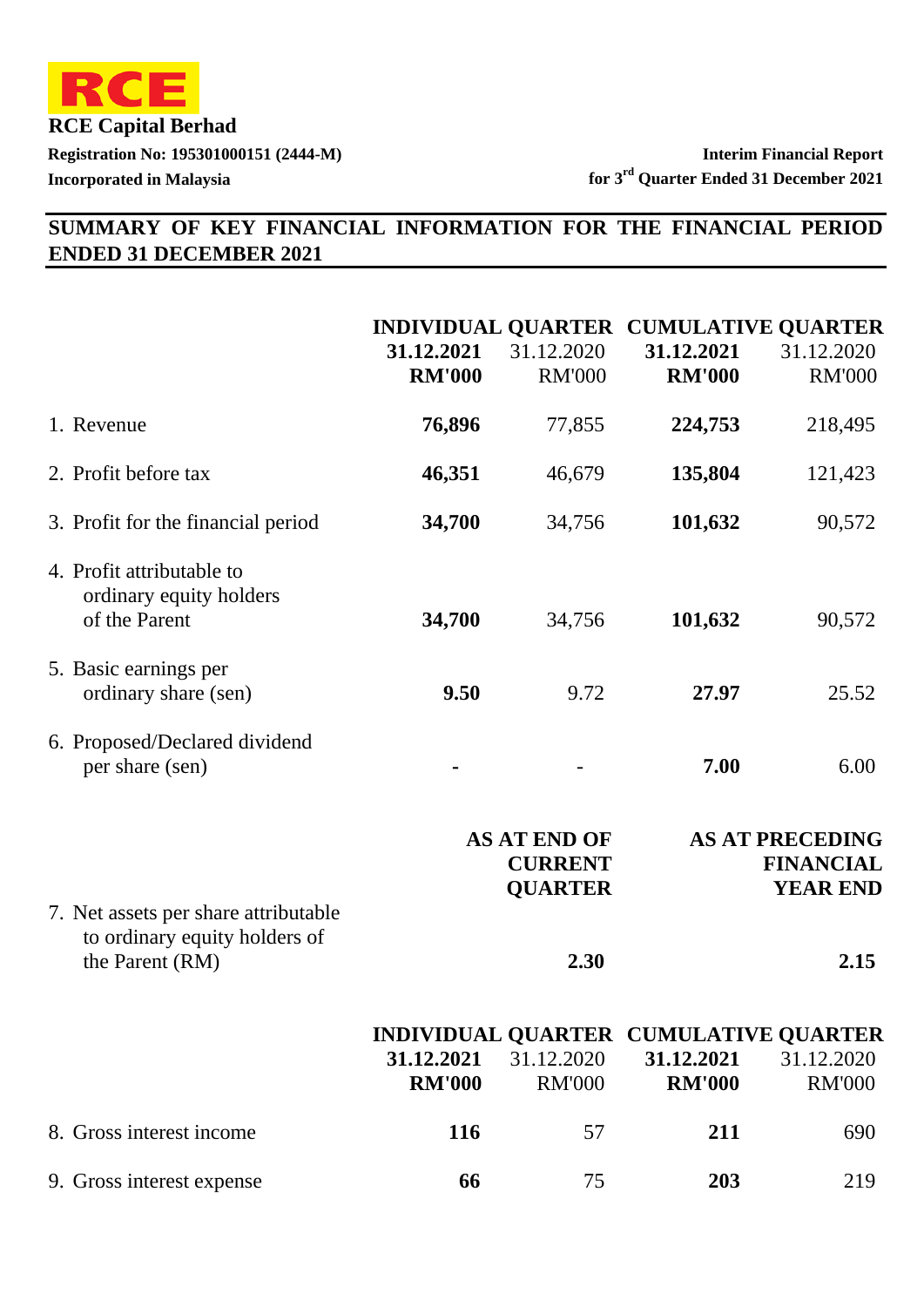**RCE Capital Berhad Registration No: 195301000151 (2444-M) Interim Financial Report**

**Incorporated in Malaysia for 3rd Quarter Ended 31 December 2021**

#### **CONDENSED STATEMENT OF COMPREHENSIVE INCOME**

|                                                                                                  | <b>INDIVIDUAL QUARTER</b><br><b>3 MONTHS ENDED</b> |                               | <b>CUMULATIVE QUARTER</b><br><b>9 MONTHS ENDED</b> |                                  |
|--------------------------------------------------------------------------------------------------|----------------------------------------------------|-------------------------------|----------------------------------------------------|----------------------------------|
|                                                                                                  | 31.12.2021<br><b>RM'000</b>                        | 31.12.2020<br><b>RM'000</b>   | 31.12.2021<br><b>RM'000</b>                        | 31.12.2020<br><b>RM'000</b>      |
| Profit income<br>Other revenue                                                                   | 68,998<br>7,898                                    | 71,626<br>6,229               | 204,267<br>20,486                                  | 203,235<br>15,260                |
| Revenue<br>Other income                                                                          | 76,896                                             | 77,855                        | 224,753                                            | 218,495                          |
| Profit expense applicable to revenue<br>Directors' remuneration and staff costs                  | 5,517<br>(19, 947)<br>(9,852)                      | 4,346<br>(19, 876)<br>(8,387) | 14,676<br>(60, 184)<br>(21, 458)                   | 14,775<br>(60, 465)<br>(19, 348) |
| Allowances for impairment loss on<br>receivables, net                                            | (1, 863)                                           | (2,076)                       | (5,685)                                            | (14, 945)                        |
| Depreciation of plant and equipment and<br>right-of-use ("ROU") assets<br>Other expenses         | (917)<br>(3, 417)                                  | (789)<br>(4,319)              | (2,619)<br>(13, 476)                               | (2,359)<br>(14,511)              |
| <b>Finance costs</b>                                                                             | (66)                                               | (75)                          | (203)                                              | (219)                            |
| Profit before tax                                                                                | 46,351                                             | 46,679                        | 135,804                                            | 121,423                          |
| Income tax expense                                                                               | (11, 651)                                          | (11, 923)                     | (34, 172)                                          | (30, 851)                        |
| <b>Total comprehensive income</b><br>for the financial period                                    | 34,700                                             | 34,756                        | 101,632                                            | 90,572                           |
| Other comprehensive (loss)/income that<br>may be reclassified subsequently<br>to profit or loss: |                                                    |                               |                                                    |                                  |
| Foreign currency translations                                                                    |                                                    | (1)                           | $\mathbf{1}$                                       | (2)                              |
| Other comprehensive (loss)/income for<br>the financial period, net of tax                        |                                                    | (1)                           | $\mathbf{1}$                                       | (2)                              |
| <b>Total comprehensive income</b><br>for the financial period                                    | 34,700                                             | 34,755                        | 101,633                                            | 90,570                           |
| <b>Attributable to:</b><br>Owners of the Parent                                                  | 34,700                                             | 34,756                        | 101,632                                            | 90,572                           |
| Earnings per ordinary share (sen):                                                               |                                                    |                               |                                                    |                                  |
| <b>Basic</b>                                                                                     | 9.50                                               | 9.72                          | 27.97                                              | 25.52                            |
| Diluted                                                                                          | 9.45                                               | 9.72                          | 27.87                                              | 25.52                            |

The Condensed Statement of Comprehensive Income should be read in conjunction with the audited financial statements of the Company for the financial year ended 31 March 2021 and the accompanying explanatory notes attached to the interim financial report.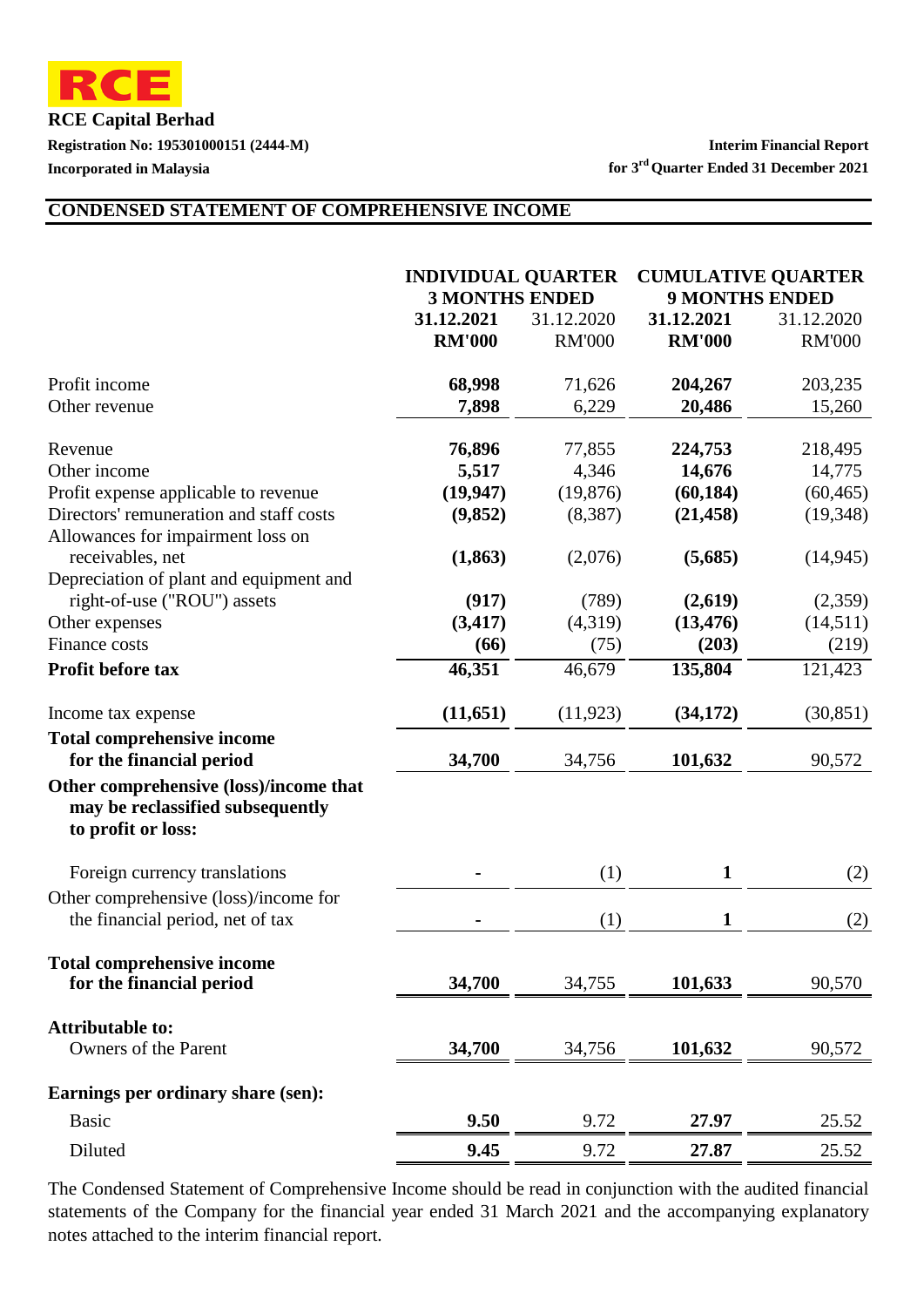

#### **CONDENSED STATEMENT OF FINANCIAL POSITION**

|                                                                                                                                                                                                          | <b>AS AT</b><br>31.12.2021<br><b>RM'000</b>                  | AS AT<br>31.03.2021<br><b>RM'000</b>                         |
|----------------------------------------------------------------------------------------------------------------------------------------------------------------------------------------------------------|--------------------------------------------------------------|--------------------------------------------------------------|
| <b>ASSETS</b>                                                                                                                                                                                            |                                                              |                                                              |
| <b>Non-Current Assets</b>                                                                                                                                                                                |                                                              |                                                              |
| Plant and equipment<br><b>ROU</b> assets<br>Goodwill on consolidation<br>Financing receivables<br>Deferred tax assets<br><b>Total Non-Current Assets</b>                                                 | 7,441<br>4,287<br>47,333<br>1,546,568<br>39,615<br>1,645,244 | 7,316<br>4,793<br>47,333<br>1,535,157<br>43,181<br>1,637,780 |
| <b>Current Assets</b>                                                                                                                                                                                    |                                                              |                                                              |
| Financing receivables<br>Trade receivables<br>Other receivables, deposits and prepaid expenses<br>Deposits with licensed financial institutions<br>Cash and bank balances<br><b>Total Current Assets</b> | 200,382<br>53,278<br>13,902<br>700,192<br>24,272<br>992,026  | 186,023<br>54,207<br>14,795<br>570,983<br>26,918<br>852,926  |
| <b>TOTAL ASSETS</b>                                                                                                                                                                                      | 2,637,270                                                    | 2,490,706                                                    |
| <b>EQUITY AND LIABILITIES</b><br><b>Equity attributable to owners of the Parent</b><br>Share capital<br>Treasury shares<br>Reserves<br><b>Total Equity</b>                                               | 200,644<br>(25, 911)<br>665,835<br>840,568                   | 188,026<br>(25,911)<br>611,916<br>774,031                    |
| <b>Non-Current Liabilities</b>                                                                                                                                                                           |                                                              |                                                              |
| Payables and accrued expenses<br>Hire-purchase payables<br><b>Financing liabilities</b><br>Lease liabilities<br>Deferred tax liabilities<br><b>Total Non-Current Liabilities</b>                         | 1,149<br>393<br>1,072,090<br>3,002<br>1,321<br>1,077,955     | 1,695<br>307<br>1,143,782<br>3,628<br>1,221<br>1,150,633     |
| <b>Current Liabilities</b>                                                                                                                                                                               |                                                              |                                                              |
| Payables and accrued expenses<br>Hire-purchase payables<br>Financing liabilities<br>Lease liabilities<br>Tax liabilities<br><b>Total Current Liabilities</b>                                             | 26,428<br>284<br>679,806<br>828<br>11,401<br>718,747         | 29,292<br>341<br>526,837<br>792<br>8,780<br>566,042          |
| <b>Total Liabilities</b>                                                                                                                                                                                 | 1,796,702                                                    | 1,716,675                                                    |
| <b>TOTAL EQUITY AND LIABILITIES</b>                                                                                                                                                                      | 2,637,270                                                    | 2,490,706                                                    |
| <b>NET ASSETS PER SHARE (RM)</b>                                                                                                                                                                         | 2.30                                                         | 2.15                                                         |

The Condensed Statement of Financial Position should be read in conjunction with the audited financial statements of the Company for the financial year ended 31 March 2021 and the accompanying explanatory notes attached to the interim financial report.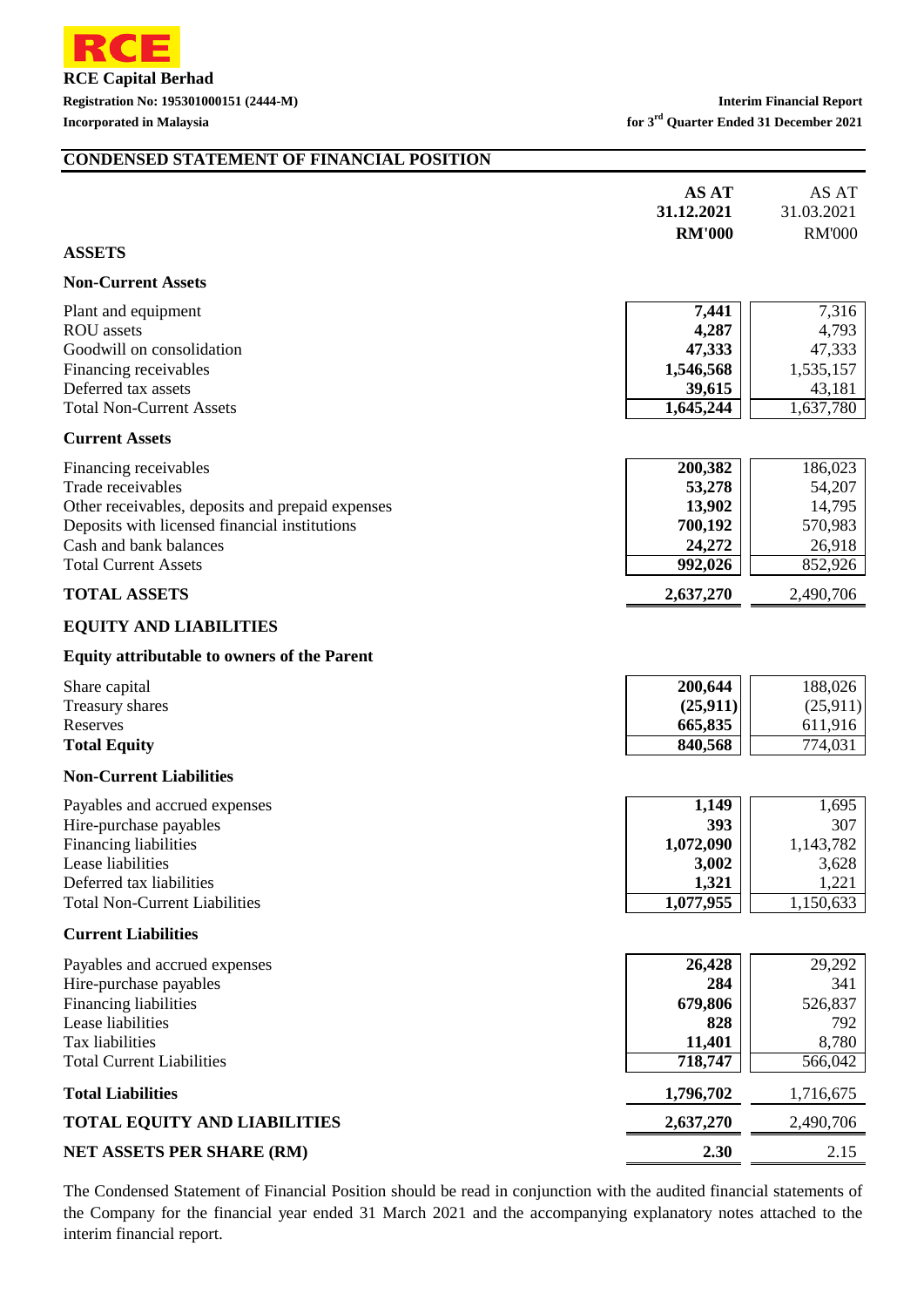

#### **CONDENSED STATEMENT OF CHANGES IN EQUITY**

|                                                        | <b>Share</b><br>Capital<br><b>RM'000</b> | <b>Treasury</b><br><b>Shares</b><br><b>RM'000</b> | <b>Employees'</b><br><b>Share</b><br><b>Scheme</b><br>(''ESS'')<br><b>RM'000</b> | <b>Reserves</b><br><b>Exchange</b><br><b>Translation</b><br><b>Reserve</b><br><b>RM'000</b> | <b>Retained</b><br><b>Earnings</b><br><b>RM'000</b> | <b>Total</b><br><b>Reserves</b><br><b>RM'000</b> | <b>Total</b><br><b>RM'000</b> |
|--------------------------------------------------------|------------------------------------------|---------------------------------------------------|----------------------------------------------------------------------------------|---------------------------------------------------------------------------------------------|-----------------------------------------------------|--------------------------------------------------|-------------------------------|
| As at 1 April 2020                                     | 172,238                                  | (25,911)                                          | 2,006                                                                            | 1                                                                                           | 525,030                                             | 527,037                                          | 673,364                       |
| <b>Total comprehensive (loss)/income</b>               |                                          |                                                   |                                                                                  | (2)                                                                                         | 90,572                                              | 90,570                                           | 90,570                        |
| <b>Transactions with owners</b>                        |                                          |                                                   |                                                                                  |                                                                                             |                                                     |                                                  |                               |
| Dividends                                              |                                          |                                                   |                                                                                  |                                                                                             | (42, 785)                                           | (42, 785)                                        | (42, 785)                     |
| Share options granted under ESS                        |                                          |                                                   | 3,033                                                                            |                                                                                             |                                                     | 3,033                                            | 3,033                         |
| Issuance of shares pursuant to<br><b>ESS</b> exercised | 10,239                                   |                                                   | (1,916)                                                                          |                                                                                             | 1,916                                               |                                                  | 10,239                        |
| Cancellation of share options                          |                                          |                                                   | (90)                                                                             |                                                                                             | 90                                                  |                                                  |                               |
| Total transactions with owners                         | 10,239                                   |                                                   | 1,027                                                                            |                                                                                             | (40,779)                                            | (39, 752)                                        | (29, 513)                     |
| As at 31 December 2020                                 | 182,477                                  | (25,911)                                          | 3,033                                                                            | (1)                                                                                         | 574,823                                             | 577,855                                          | 734,421                       |
| As at 1 April 2021                                     | 188,026                                  | (25,911)                                          | 2,136                                                                            | (1)                                                                                         | 609,781                                             | 611,916                                          | 774,031                       |
| <b>Total comprehensive income</b>                      |                                          |                                                   |                                                                                  | 1                                                                                           | 101,632                                             | 101,633                                          | 101,633                       |
| <b>Transaction with owners</b>                         |                                          |                                                   |                                                                                  |                                                                                             |                                                     |                                                  |                               |
| Dividends                                              |                                          |                                                   |                                                                                  |                                                                                             | (51,069)                                            | (51,069)                                         | (51,069)                      |
| Share options granted under ESS                        |                                          |                                                   | 3,355                                                                            |                                                                                             |                                                     | 3,355                                            | 3,355                         |
| Issuance of shares pursuant to ESS<br>exercised        | 12,618                                   |                                                   | (1,919)                                                                          |                                                                                             | 1,919                                               |                                                  | 12,618                        |
| Cancellation of share options                          |                                          |                                                   | (7)                                                                              |                                                                                             | 7                                                   |                                                  |                               |
| Total transaction with owners                          | 12,618                                   | $\overline{\phantom{a}}$                          | 1,429                                                                            | $\overline{\phantom{a}}$                                                                    | $\overline{(49,143)}$                               | (47, 714)                                        | (35,096)                      |
| As at 31 December 2021                                 | 200,644                                  | (25,911)                                          | 3,565                                                                            |                                                                                             | 662,270                                             | 665,835                                          | 840,568                       |

The Condensed Statement of Changes in Equity should be read in conjunction with the audited financial statements of the Company for the financial year ended 31 March 2021 and the accompanying explanatory notes attached to the interim financial report.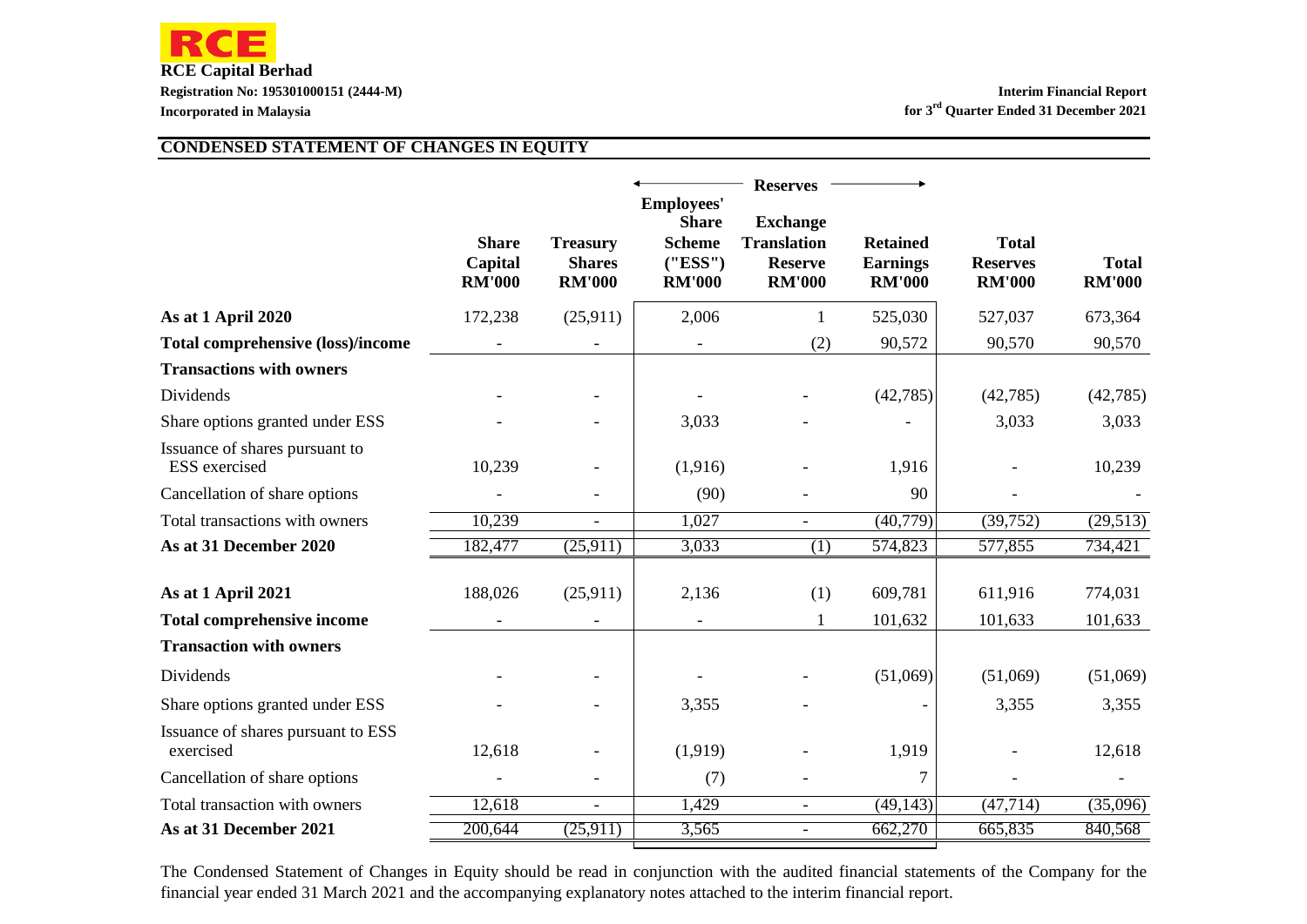

# **CONDENSED STATEMENT OF CASH FLOWS**

|                                                        | <b>CUMULATIVE</b><br><b>QUARTER</b><br>31.12.2021<br><b>RM'000</b> | <b>CUMULATIVE</b><br><b>QUARTER</b><br>31.12.2020<br><b>RM'000</b> |
|--------------------------------------------------------|--------------------------------------------------------------------|--------------------------------------------------------------------|
| <b>CASH FLOWS FROM OPERATING ACTIVITIES</b>            |                                                                    |                                                                    |
| Profit before tax                                      | 135,804                                                            | 121,423                                                            |
| Adjustments for:                                       |                                                                    |                                                                    |
| Allowances for impairment loss on receivables, net     | 5,685                                                              | 14,945                                                             |
| Share options granted under ESS                        | 3,355                                                              | 3,033                                                              |
| Depreciation of plant and equipment and ROU assets     | 2,619                                                              | 2,359                                                              |
| Finance costs                                          | 203                                                                | 219                                                                |
| Plant and equipment written off                        | $\boldsymbol{2}$                                                   |                                                                    |
| Profit and interest income from deposits with licensed |                                                                    |                                                                    |
| financial institutions                                 | (8, 820)                                                           | (9, 487)                                                           |
| Gain on disposal of plant and equipment                | (176)                                                              |                                                                    |
| Lease payment incentive                                |                                                                    | (17)                                                               |
| Operating profit before working capital changes        | 138,672                                                            | 132,475                                                            |
| (Increase)/Decrease in working capital:                |                                                                    |                                                                    |
| Financing receivables                                  | (31, 467)                                                          | (29, 784)                                                          |
| Trade receivables                                      | 941                                                                | (50, 116)                                                          |
| Other receivables, deposits and prepaid expenses       | 2,410                                                              | (25,558)                                                           |
| Increase in working capital:                           |                                                                    |                                                                    |
| Payables and accrued expenses                          | 6,882                                                              | 6,102                                                              |
| Cash generated from operations                         | 117,438                                                            | 33,119                                                             |
| Taxes paid                                             | (27,986)                                                           | (25,656)                                                           |
| Taxes refunded                                         | 224                                                                |                                                                    |
| Net cash generated from operating activities           | 89,676                                                             | 7,463                                                              |
| <b>CASH FLOWS FROM INVESTING ACTIVITIES</b>            |                                                                    |                                                                    |
| Profit and interest income from deposits with licensed |                                                                    |                                                                    |
| financial institutions received                        | 8,820                                                              | 9,487                                                              |
| Proceeds from disposal of plant and equipment          | <b>180</b>                                                         |                                                                    |
| Additions to plant and equipment                       | (1,805)                                                            | (1, 467)                                                           |
| Additions of ROU assets under hire-purchase            | (407)                                                              |                                                                    |
| Net cash generated from investing activities           | 6,788                                                              | 8,020                                                              |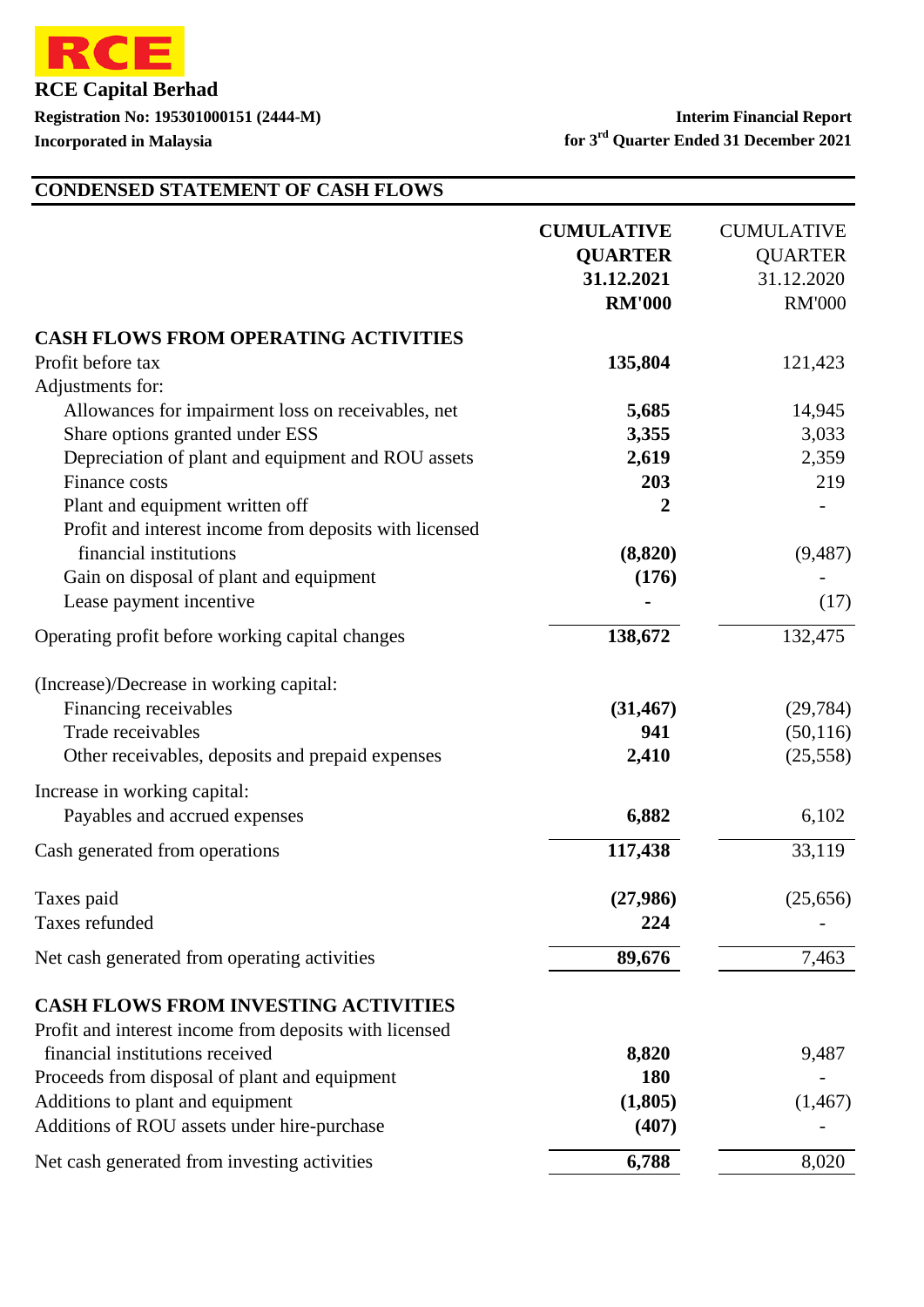

#### **Registration No: 195301000151 (2444-M) Interim Financial Report Incorporated in Malaysia for 3rd Quarter Ended 31 December 2021**

#### **CONDENSED STATEMENT OF CASH FLOWS (CONT'D)**

|                                                                   | <b>CUMULATIVE</b><br><b>QUARTER</b><br>31.12.2021<br><b>RM'000</b> | <b>CUMULATIVE</b><br><b>QUARTER</b><br>31.12.2020<br><b>RM'000</b> |
|-------------------------------------------------------------------|--------------------------------------------------------------------|--------------------------------------------------------------------|
| <b>CASH FLOWS FROM FINANCING ACTIVITIES</b>                       |                                                                    |                                                                    |
| Drawdown of revolving credits                                     | 489,000                                                            | 495,000                                                            |
| Issuance of Sukuk Murabahah ("Sukuk")                             | 100,000                                                            | 220,000                                                            |
| Proceeds from issuance of shares                                  | 12,618                                                             | 10,239                                                             |
| Drawdown of other financing liabilities                           | 2,934                                                              | 2,436                                                              |
| Proceeds from hire-purchase payables                              | 320                                                                |                                                                    |
| Drawdown of term financing/loans                                  |                                                                    | 120,000                                                            |
| Repayment of revolving credits                                    | (359, 500)                                                         | (736,500)                                                          |
| <b>Redemption of Sukuk</b>                                        | (95,000)                                                           | (55,000)                                                           |
| (Placements)/withdrawal of deposits, cash and bank balances, net: |                                                                    |                                                                    |
| - assigned in favour of the trustees                              | (131,696)                                                          | (155,292)                                                          |
| - pledged to licensed financial institutions                      | 10,482                                                             | 15,158                                                             |
| Repayment of term financing/loans                                 | (65, 186)                                                          | (91, 386)                                                          |
| Dividends paid                                                    | (51,069)                                                           | (42, 785)                                                          |
| Repayments of:                                                    |                                                                    |                                                                    |
| - other financing liabilities                                     | (2,934)                                                            | (2, 436)                                                           |
| - lease liabilities                                               | (590)                                                              | (540)                                                              |
| - hire-purchase payables                                          | (291)                                                              | (116)                                                              |
| Finance costs paid                                                | (203)                                                              | (219)                                                              |
| Net cash used in financing activities                             | (91, 115)                                                          | (221, 441)                                                         |
| Net change in cash and cash equivalents                           | 5,349                                                              | (205, 958)                                                         |
| Cash and cash equivalents at beginning of financial period        | 30,222                                                             | 212,667                                                            |
| Cash and cash equivalents at end of financial period              | 35,571                                                             | 6,709                                                              |

#### **CASH AND CASH EQUIVALENTS AS AT END OF FINANCIAL PERIOD COMPRISE THE FOLLOWING:**

| Deposits with licensed financial institutions | 700,192    | 514,093    |
|-----------------------------------------------|------------|------------|
| Cash and bank balances                        | 24,272     | 40,281     |
|                                               | 724,464    | 554,374    |
| Less: Deposits, cash and bank balances        |            |            |
| - assigned in favour of the trustees          | (669, 567) | (509, 467) |
| - pledged to licensed financial institutions  | (19,326)   | (38, 198)  |
|                                               | 35,571     | 6,709      |

The Condensed Statement of Cash Flows should be read in conjunction with the audited financial statements of the Company for the financial year ended 31 March 2021 and the accompanying explanatory notes attached to the interim financial report.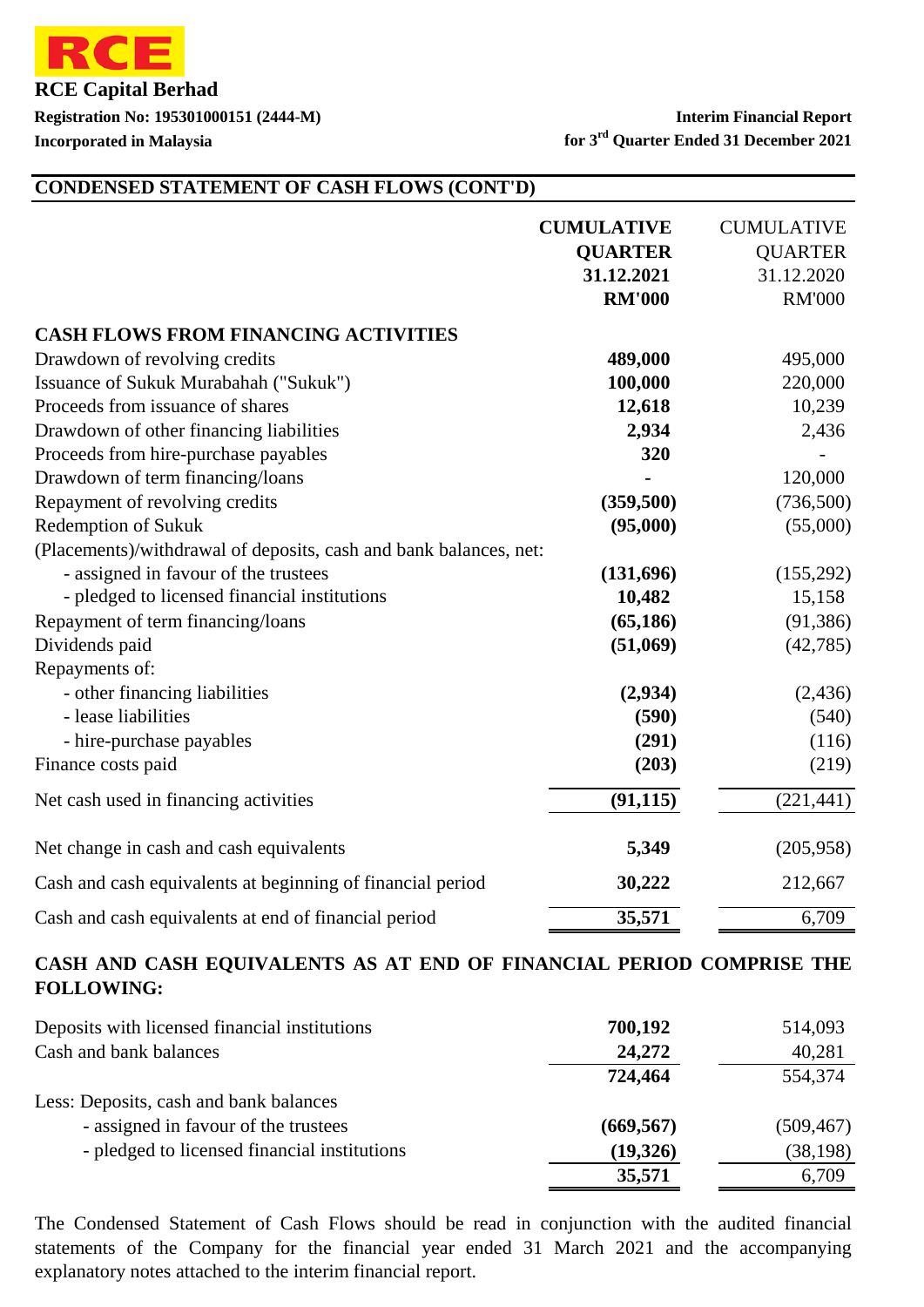

# **NOTES TO THE INTERIM FINANCIAL REPORT**

#### **1. BASIS OF PREPARATION**

The interim financial report is unaudited and has been prepared in accordance with the requirements of Malaysian Financial Reporting Standard ("MFRS") 134 (Interim Financial Reporting) issued by the Malaysian Accounting Standards Board and paragraph 9.22 of the Main Market Listing Requirements of Bursa Malaysia Securities Berhad ("Bursa"). It also complies with IAS 34 (Interim Financial Reporting) issued by the International Accounting Standards Board and should be read in conjunction with the audited financial statements of the Group for the financial year ended 31 March 2021.

## 2. CHANGES IN SIGNIFICANT ACCOUNTING POLICIES

The significant accounting policies adopted by the Group in this interim financial report are consistent with those of the annual audited financial statements for the financial year ended 31 March 2021, except for the following amendments to published standards which are effective for the financial period commencing 1 April 2021:

| Amendments to MFRS 16 | Interest Rate Benchmark Reform – Phase 2                |
|-----------------------|---------------------------------------------------------|
|                       | COVID-19 – Related Rent Concessions beyond 30 June 2021 |

The adoption of the above amendments did not have any material effect to the Group.

## **3. AUDITORS' REPORT ON PRECEDING ANNUAL AUDITED FINANCIAL**

The auditors' report on the preceding annual audited financial statements was not subject to any qualification.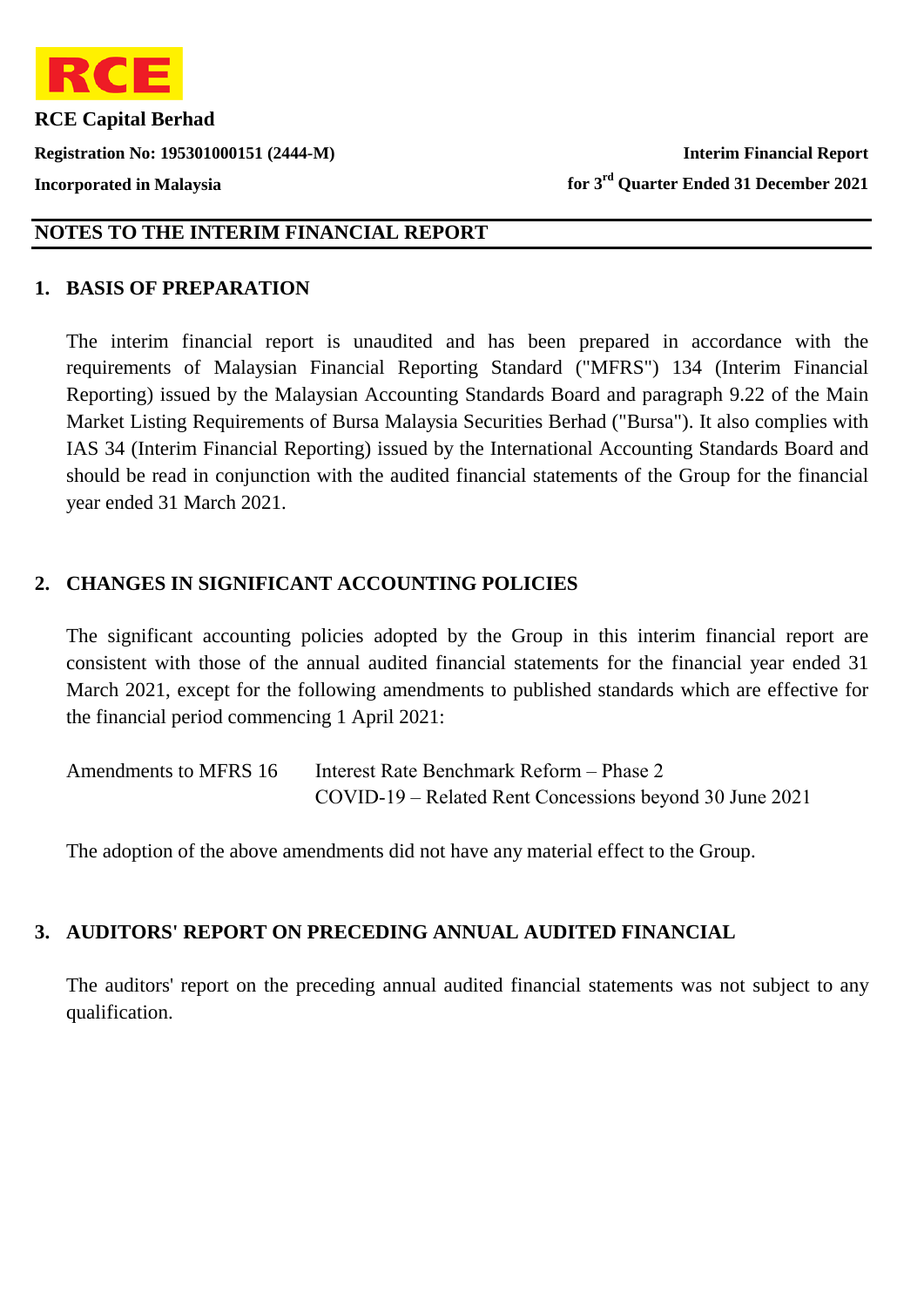

## **NOTES TO THE INTERIM FINANCIAL REPORT**

## **4. SEASONAL OR CYCLICAL FACTORS**

The Group's operations were not significantly affected by any seasonal or cyclical factors.

#### **5. UNUSUAL ITEMS**

There were no unusual items for the current quarter and financial period.

#### **6. CHANGES IN ESTIMATES**

There were no changes in estimates that have a material effect for the current quarter and financial period.

## **7. DEBT AND EQUITY SECURITIES**

There were no issuance, repurchase and repayment of debt and equity securities for the financial period except for the following:

(a) Issuance and redemption of Sukuk by Zamarad Assets Berhad, an indirect and not a legal subsidiary of the Company, as follow:

|                          | <b>CURRENT</b>           | <b>CUMULATIVE</b> |
|--------------------------|--------------------------|-------------------|
|                          | <b>QUARTER</b>           | <b>QUARTER</b>    |
|                          | <b>RM'000</b>            | <b>RM'000</b>     |
|                          |                          |                   |
| Issuance                 | $\overline{\phantom{0}}$ | 100,000           |
| Redemption upon maturity | 15,000                   | 30,000            |

Out of the issuance of RM124.0 million Sukuk, RM24.0 million was subscribed internally by a subsidiary of the Company.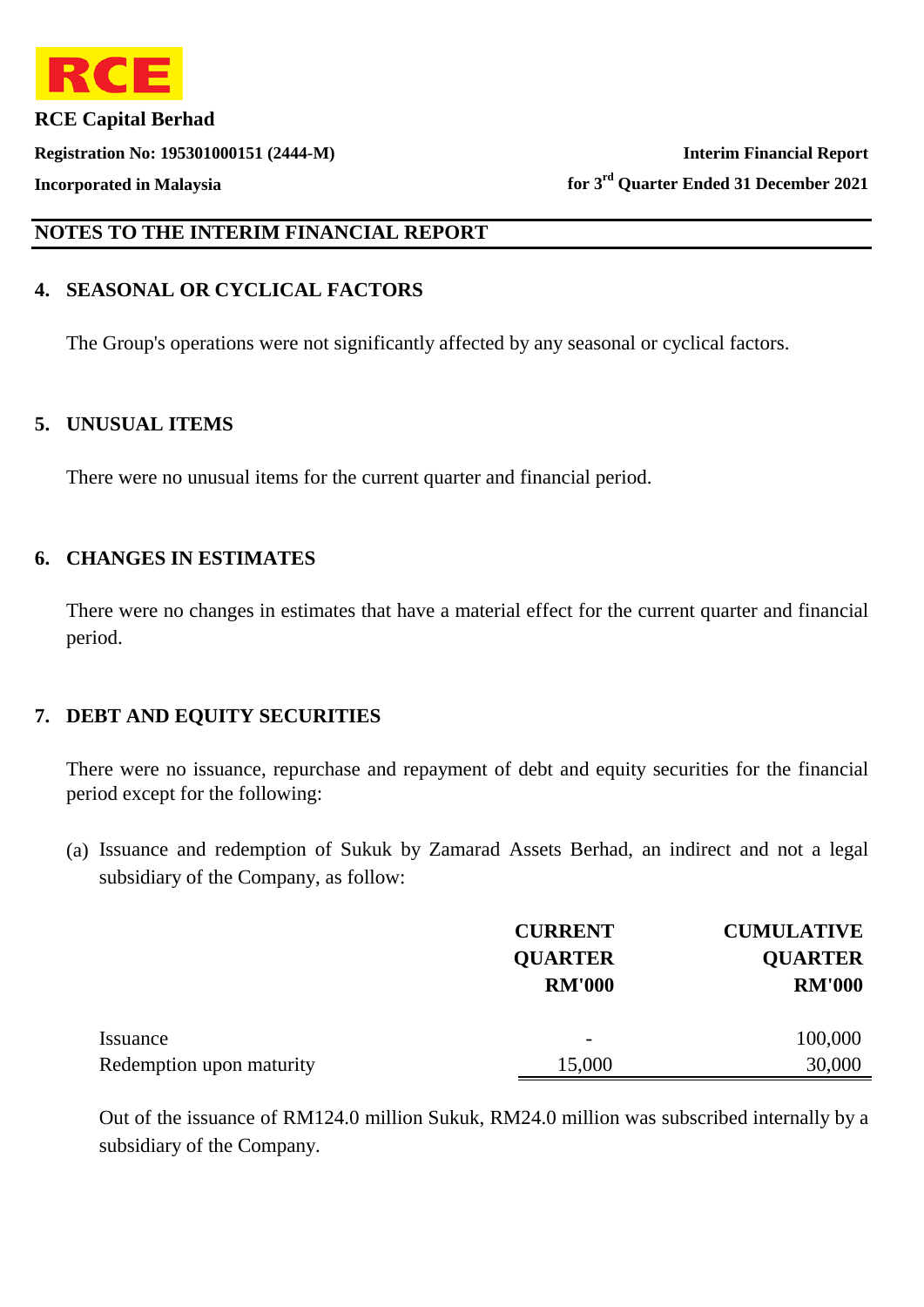

# **NOTES TO THE INTERIM FINANCIAL REPORT**

## **7. DEBT AND EQUITY SECURITIES (CONT'D)**

(b) Redemption of Sukuk by Al Dzahab Assets Berhad, an indirect and not a legal subsidiary of the Company, as follow:

|                          | <b>CURRENT</b>           | <b>CUMULATIVE</b> |
|--------------------------|--------------------------|-------------------|
|                          | <b>QUARTER</b>           | <b>QUARTER</b>    |
|                          | <b>RM'000</b>            | <b>RM'000</b>     |
|                          |                          |                   |
| Redemption upon maturity | $\overline{\phantom{0}}$ | 65,000            |
|                          |                          |                   |

(c) ESS and issuance of shares pursuant to options exercised under ESS:

- (i) the Company granted 9,068,000 options to its eligible employees at an option price of RM3.00 in accordance with the By-Laws of the ESS; and
- (ii) the total number of issued shares of the Company was increased from 382,655,236 to 388,470,236 by way of the issuance of 5,815,000 new ordinary shares pursuant to options exercised under ESS.

As at 31 December 2021, the number of ordinary shares, net of treasury shares is 365,865,011.

**[The remaining of this page is intentionally left blank]**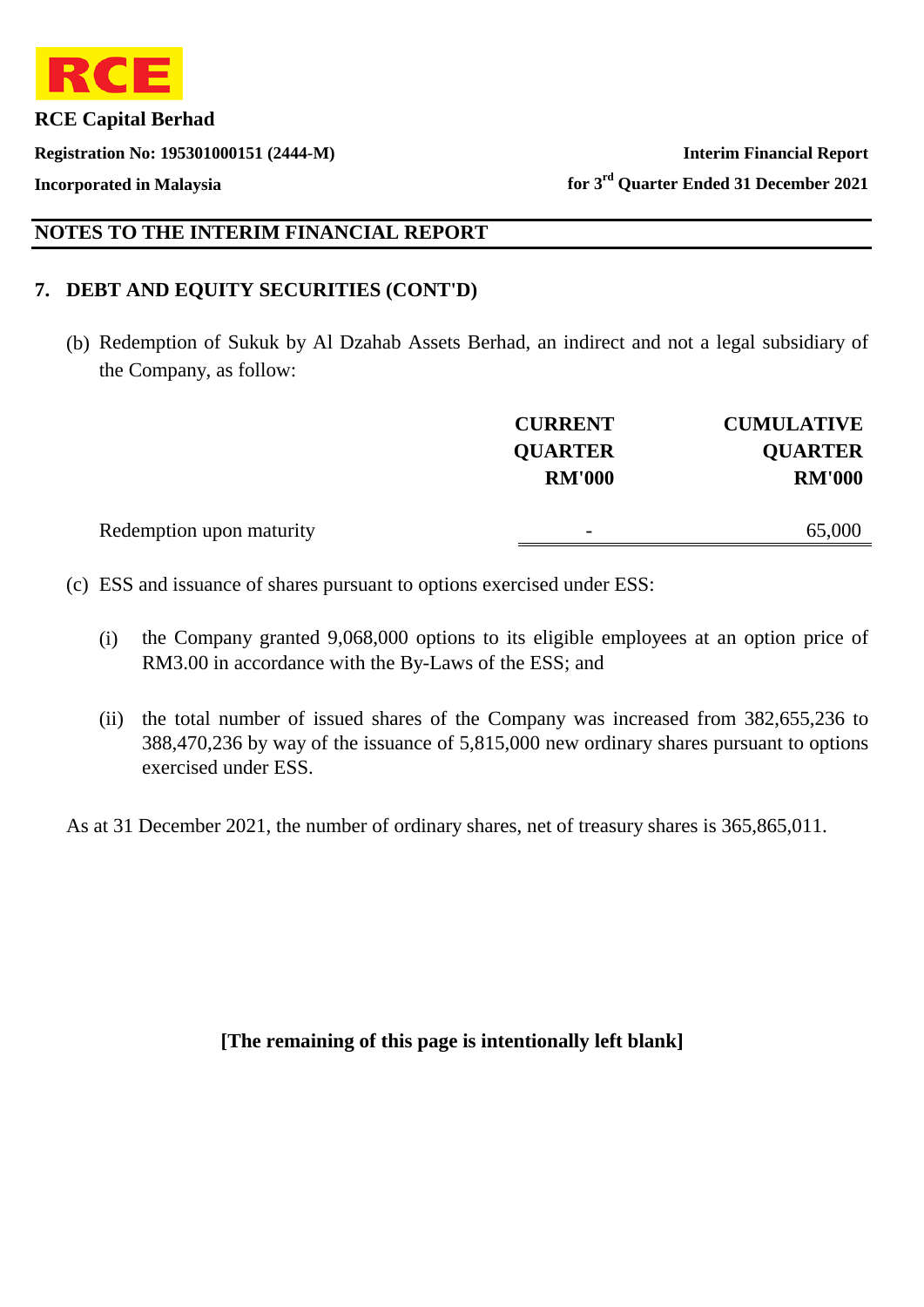

**Registration No: 195301000151 (2444-M) Interim Financial Report**

**Incorporated in Malaysia for 3rd Quarter Ended 31 December 2021**

# **NOTES TO THE INTERIM FINANCIAL REPORT**

#### **8. DIVIDENDS**

|                                                                                                                                                                                     | 31.12.2021<br><b>RM'000</b> | 31.12.2020<br><b>RM'000</b> |
|-------------------------------------------------------------------------------------------------------------------------------------------------------------------------------------|-----------------------------|-----------------------------|
| Recognised during the financial period:                                                                                                                                             |                             |                             |
| Second interim dividend for 2020:<br>6.00 sen per ordinary share, paid on 27 July 2020<br>to shareholders whose names appeared in the<br>record of depositors on 16 July 2020       |                             | 21,335                      |
| First interim dividend for 2021:<br>6.00 sen per ordinary share, paid on 7 December<br>2020 to shareholders whose names appeared in the<br>record of depositors on 25 November 2020 |                             | 21,450                      |
| Second interim dividend for 2021:<br>7.00 sen per ordinary share, paid on 29 July 2021<br>to shareholders whose names appeared in the<br>record of depositors on 16 July 2021       | 25,489                      |                             |
| First interim dividend for 2022:<br>7.00 sen per ordinary share, paid on 6 December<br>2021 to shareholders whose names appeared in the<br>record of depositors on 24 November 2021 | 25,580<br>51,069            | 42,785                      |

On 17 January 2022, the Company completed the distribution of treasury shares held by the Company ("Treasury Shares") on the basis of 1 Treasury Share for every 20 ordinary shares ("Shares") as further disclosed in Note 18.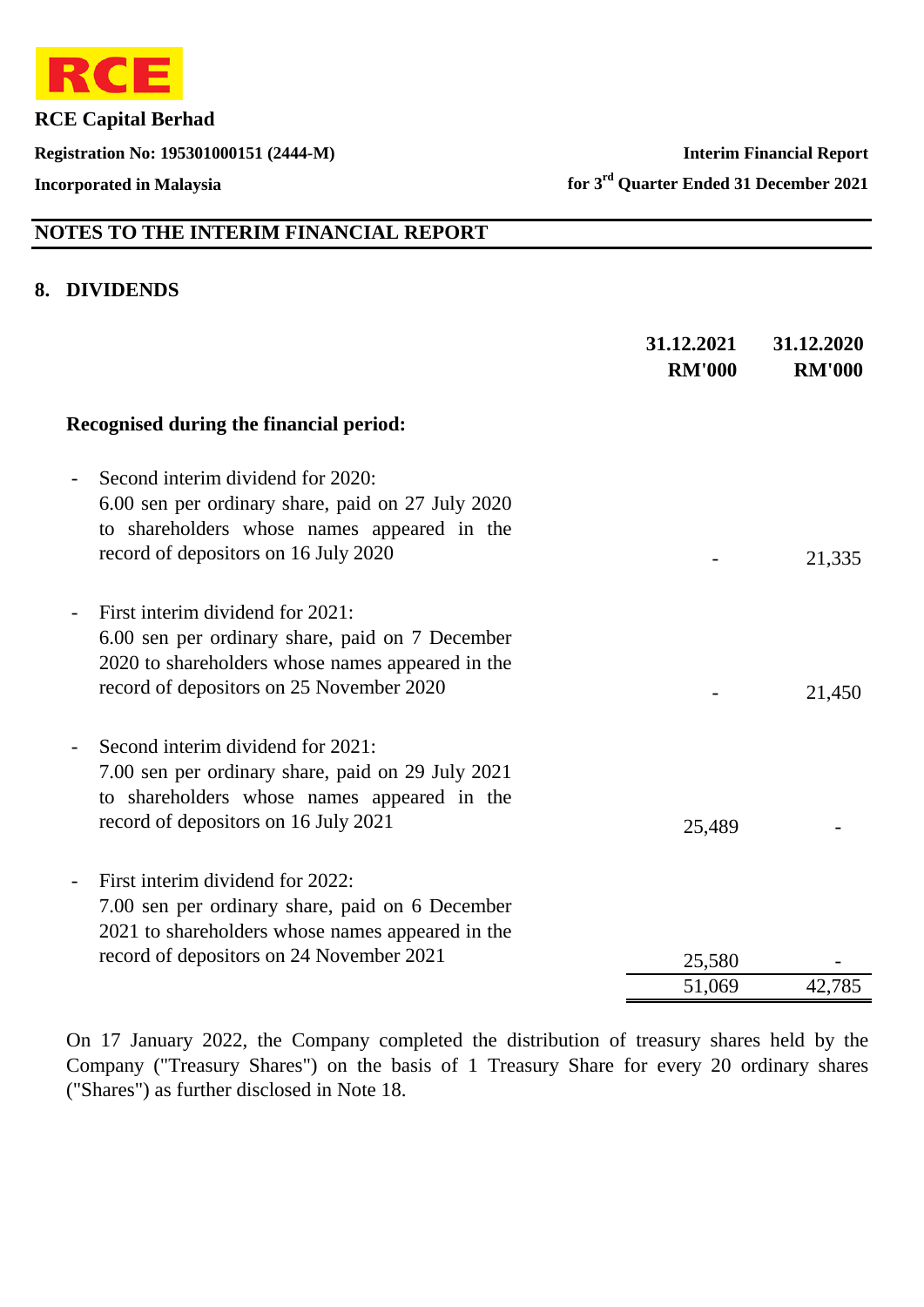

# **NOTES TO THE INTERIM FINANCIAL REPORT**

### **9. SEGMENT INFORMATION**

Segmental reporting is not presented as the Group is primarily engaged in the provision of general consumer financing.

#### **10. PROFIT BEFORE TAX**

The following items have been charged/(credited) in arriving at the profit before tax:

|                                    | <b>INDIVIDUAL</b><br><b>QUARTER</b><br>31.12.2021<br><b>RM'000</b> | <b>CUMULATIVE</b><br><b>QUARTER</b><br>31.12.2021<br><b>RM'000</b> |
|------------------------------------|--------------------------------------------------------------------|--------------------------------------------------------------------|
| Allowances for impairment loss on  |                                                                    |                                                                    |
| receivables, net                   | 1,863                                                              | 5,685                                                              |
| Income from deposits with licensed |                                                                    |                                                                    |
| financial institutions:            |                                                                    |                                                                    |
| - profit income                    | (2,986)                                                            | (8,609)                                                            |
| - interest income                  | (116)                                                              | (211)                                                              |
|                                    | (3,102)                                                            | (8,820)                                                            |
| Gain on foreign exchange, net:     |                                                                    |                                                                    |
| - realised                         | (1)                                                                | (2)                                                                |
| - unrealised                       |                                                                    |                                                                    |

There were no exceptional items, amortisation, inventories written down and written off, allowance for impairment loss on investment properties, gain or loss on disposal of quoted or unquoted investments or properties and gain or loss on derivatives for the current quarter and financial period.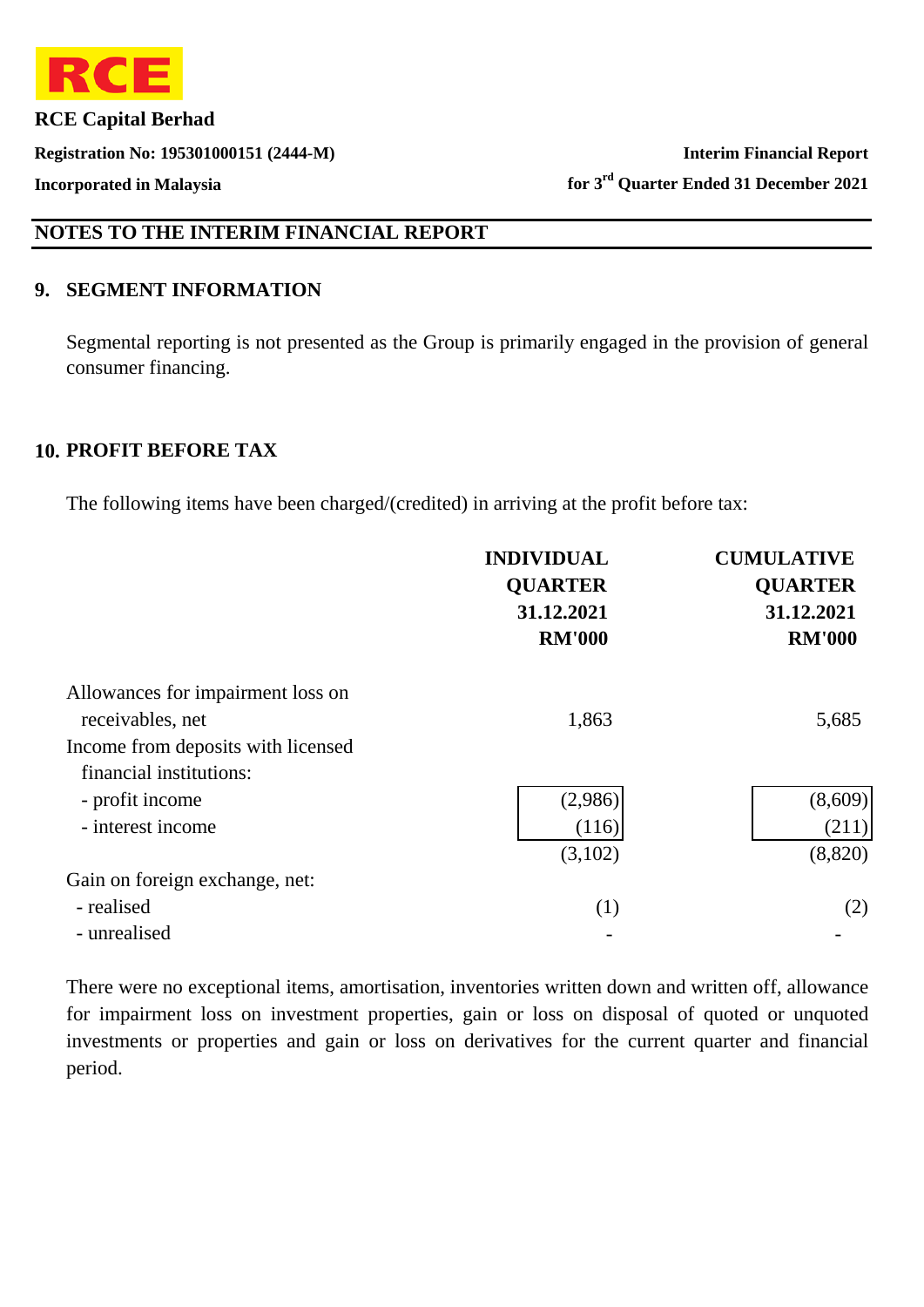

**Registration No: 195301000151 (2444-M) Interim Financial Report Incorporated in Malaysia for 3rd Quarter Ended 31 December 2021**

# **NOTES TO THE INTERIM FINANCIAL REPORT**

## **11. MATERIAL EVENTS SUBSEQUENT TO THE END OF THE INTERIM PERIOD**

As at the date of this announcement, there were no material events subsequent to the end of the interim period except as disclosed in Note 18(b).

### **12. CHANGES IN THE COMPOSITION OF THE GROUP**

- (a) RCE Credit Pte. Ltd., a dormant direct subsidiary of the Company has been struck off and deregistered from the Register of Companies pursuant to Section 344A, Chapter 50 of the Singapore Companies Act on 8 April 2021; and
- (b) Strategi Interaksi Sdn. Bhd., a dormant direct subsidiary company of the Company has been struck off and de-registered from the Companies Commission of Malaysia pursuant to Section 551(1) of the Companies Act 2016 on 21 July 2021.

The above have no material financial effects to the Group.

**[The remaining of this page is intentionally left blank]**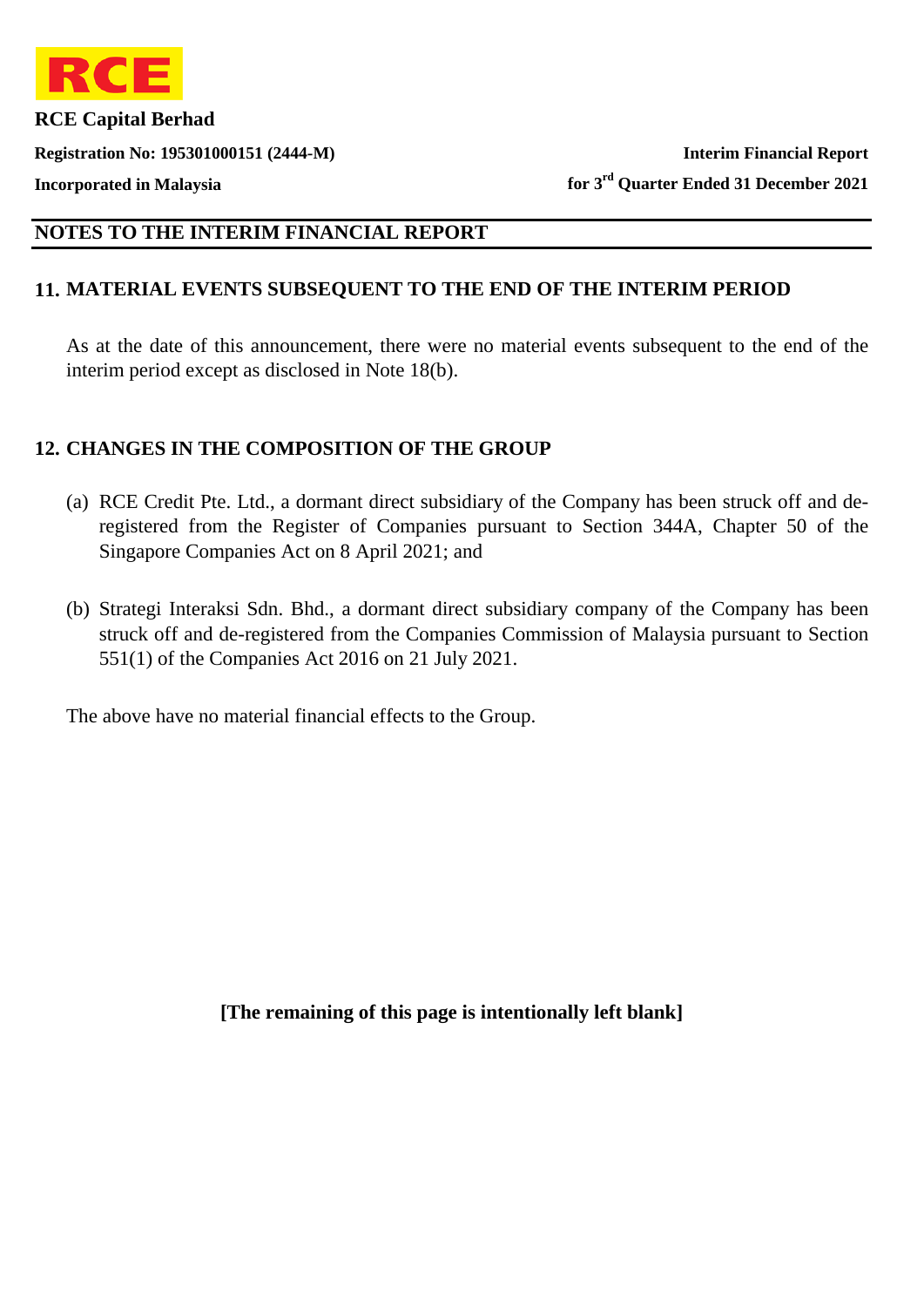

**Registration No: 195301000151 (2444-M) Interim Financial Report**

**Incorporated in Malaysia for 3rd Quarter Ended 31 December 2021**

## **NOTES TO THE INTERIM FINANCIAL REPORT**

## **13. REVIEW OF PERFORMANCE**

|                       |               | <b>INDIVIDUAL QUARTER</b> |                      |               |               | <b>CUMULATIVE QUARTER</b> |                      |               |
|-----------------------|---------------|---------------------------|----------------------|---------------|---------------|---------------------------|----------------------|---------------|
|                       |               | 31.12.2021 31.12.2020     | <b>Variance</b>      |               |               | 31, 12, 2021 31, 12, 2020 | <b>Variance</b>      |               |
|                       | <b>RM'000</b> |                           | <b>RM'000 RM'000</b> | $\frac{6}{9}$ | <b>RM'000</b> |                           | <b>RM'000 RM'000</b> | $\frac{6}{9}$ |
| Revenue               | 76,896        | 77,855                    | (959)                | (1.2)         | 224,753       | 218,495                   | 6,258                | 2.9           |
| Profit before tax     | 46,351        | 46,679                    | (328)                | (0.7)         | 135,804       | 121,423                   | 14,381               | 11.8          |
| Profit for the        |               |                           |                      |               |               |                           |                      |               |
| financial period      | 34,700        | 34,756                    | (56)                 | (0.2)         | 101,632       | 90,572                    | 11,060               | 12.2          |
| Profit attributable   |               |                           |                      |               |               |                           |                      |               |
| to ordinary equity    |               |                           |                      |               |               |                           |                      |               |
| holders of the Parent | 34,700        | 34,756                    | (56)                 | (0.2)         | 101,632       | 90,572                    | 11,060               | 12.2          |

The Group recorded revenue and pre-tax profit of RM76.9 million and RM46.4 million for the current quarter as compared to corresponding quarter of RM77.9 million and RM46.7 million respectively. The Group steadily maintained its revenue and pre-tax profit for the current quarter mainly due to the gradual upliftment of restrictions in economic sectors subsequent to the Full Movement Control Order on 1 June 2021.

Arising thereof, the Group registered a post-tax profit of RM34.7 million in the current quarter.

For the 9 months period ended 31 December 2021, the Group registered a higher revenue of RM224.8 million primarily contributed by higher fee and profit income.

Meanwhile, the Group recorded a higher pre-tax profit of RM135.8 million in the current financial period from RM121.4 million in the corresponding financial period, representing a double digit growth of 11.8%. This was mainly led by higher fee income and lower allowances for impairment loss on receivables.

Accordingly, the Group's post-tax profit grew from RM90.6 million in the corresponding financial period to RM101.6 million in the current financial period.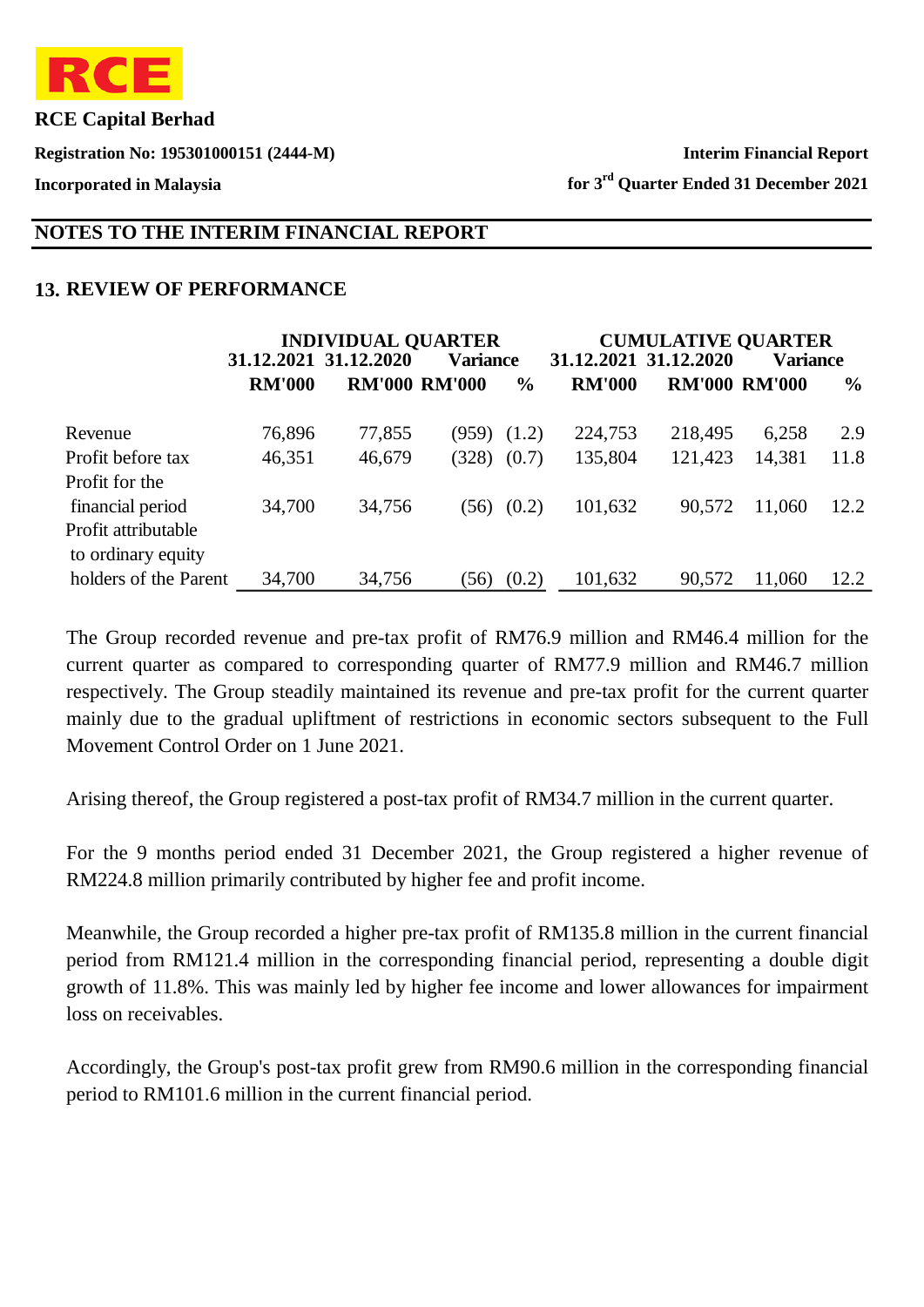

**Registration No: 195301000151 (2444-M) Interim Financial Report**

**Incorporated in Malaysia for 3rd Quarter Ended 31 December 2021**

# **NOTES TO THE INTERIM FINANCIAL REPORT**

# **14. MATERIAL CHANGE IN RESULTS OF CURRENT QUARTER COMPARED WITH PRECEDING QUARTER**

|                                 | <b>INDIVIDUAL QUARTER</b> |               |                 |               |  |
|---------------------------------|---------------------------|---------------|-----------------|---------------|--|
|                                 | 31.12.2021                | 30.09.2021    | <b>Variance</b> |               |  |
|                                 | <b>RM'000</b>             | <b>RM'000</b> | <b>RM'000</b>   | $\frac{6}{9}$ |  |
| Revenue                         | 76,896                    | 69,822        | 7,074           | 10.1          |  |
| Profit before tax               | 46,351                    | 42,203        | 4,148           | 9.8           |  |
| Profit for the financial period | 34,700                    | 31,545        | 3,155           | 10.0          |  |
| Profit attributable to ordinary |                           |               |                 |               |  |
| equity holders of the Parent    | 34,700                    | 31,545        | 3,155           | 10.0          |  |

The Group recorded a higher revenue of RM76.9 million as compared to RM69.8 million in the preceding quarter. This was mainly due to higher early settlement income arising from increased refinancing activities and fee income upon gradual upliftment of restrictions in economic sectors.

The above gave rise to a higher pre-tax profit of RM46.4 million in the current quarter as compared to the preceding quarter.

All-in-all, the Group posted an increased post-tax profit of RM34.7 million as compared to RM31.5 million in the preceding quarter.

#### **15. CURRENT YEAR PROSPECTS**

The Group continues to exercise prudence in its management of credit risk as we reach the end of second year of the pandemic. The swift response to the unpredictable market conditions via continuous sales campaigns has enabled us to weather the challenges faced these past financial years.

Barring any unforeseen circumstances, the Group expects its digital transformation to leverage its branding presence while maintaining momentum leading to a profitable financial year ending 31 March 2022.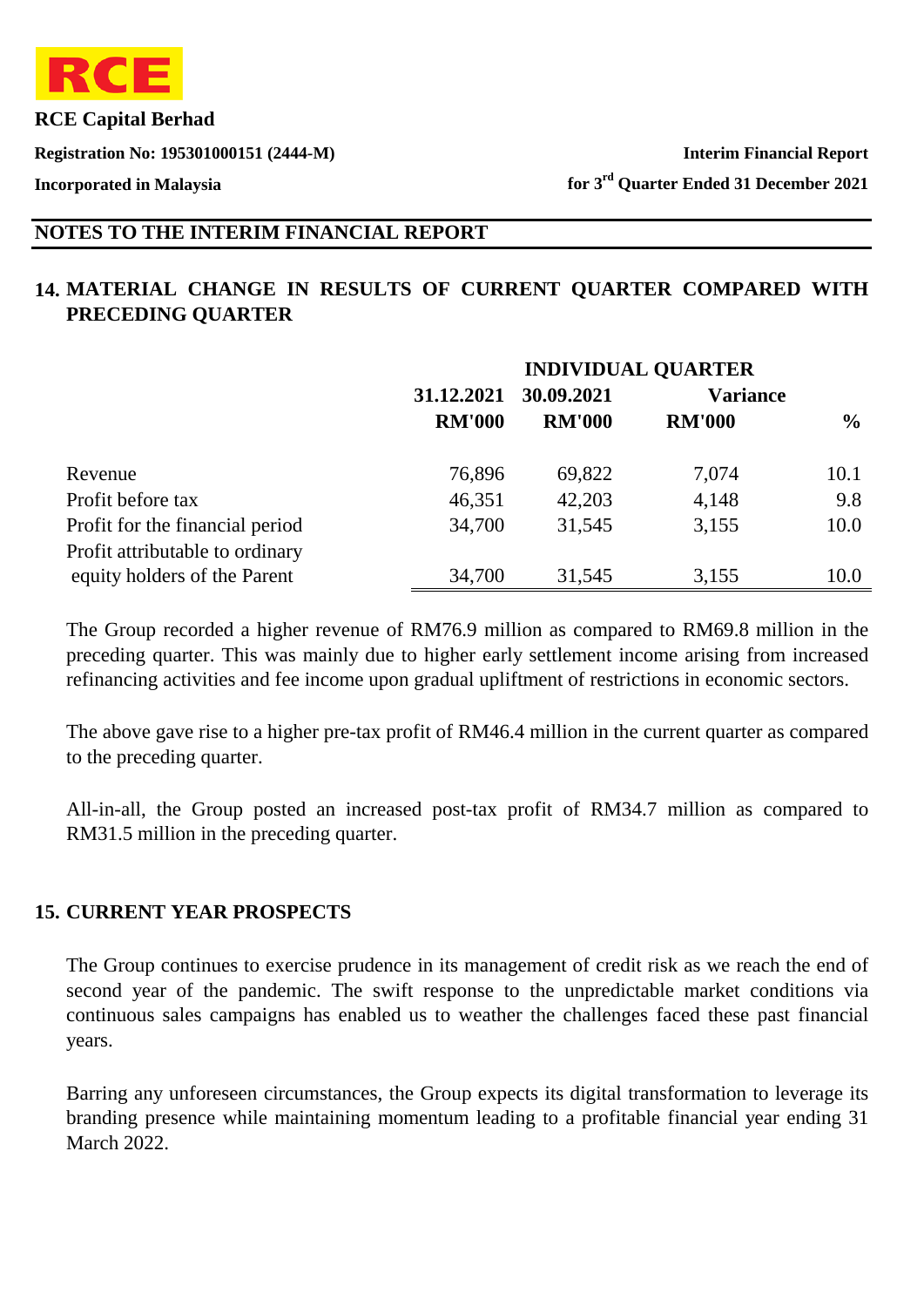

# **NOTES TO THE INTERIM FINANCIAL REPORT**

#### **16. PROFIT FORECAST**

There were no profit forecast prepared or profit guarantee made by the Group.

#### **17. INCOME TAX EXPENSE**

|                                | <b>INDIVIDUAL</b><br><b>QUARTER</b> | <b>CUMULATIVE</b><br><b>QUARTER</b> |
|--------------------------------|-------------------------------------|-------------------------------------|
|                                | 31.12.2021                          | 31.12.2021                          |
|                                | <b>RM'000</b>                       | <b>RM'000</b>                       |
| Income tax payable:            |                                     |                                     |
| Current period                 | 11,439                              | 31,143                              |
| Over provision in prior years  | (637)                               | (637)                               |
|                                | 10,802                              | 30,506                              |
| Deferred tax:                  |                                     |                                     |
| Current period                 | 651                                 | 3,468                               |
| Under provision in prior years | 198                                 | 198                                 |
|                                | 849                                 | 3,666                               |
|                                | 11,651                              | 34,172                              |

The effective tax rate of the Group in the current quarter and financial period is higher than the statutory tax rate due to non-deductibility of certain expenses for taxation purposes.

#### **18. STATUS OF CORPORATE PROPOSALS**

(a) On 30 June 2021, the Company joined a consortium led by Paramount Corporation Berhad which has submitted an application to Bank Negara Malaysia for a digital banking license pursuant to the Licensing Framework for Digital Banks And Application Procedures For New Licences under Financial Services Act 2013.

The Company will enter into a definitive agreement that sets out the obligations of the consortium partners in due course.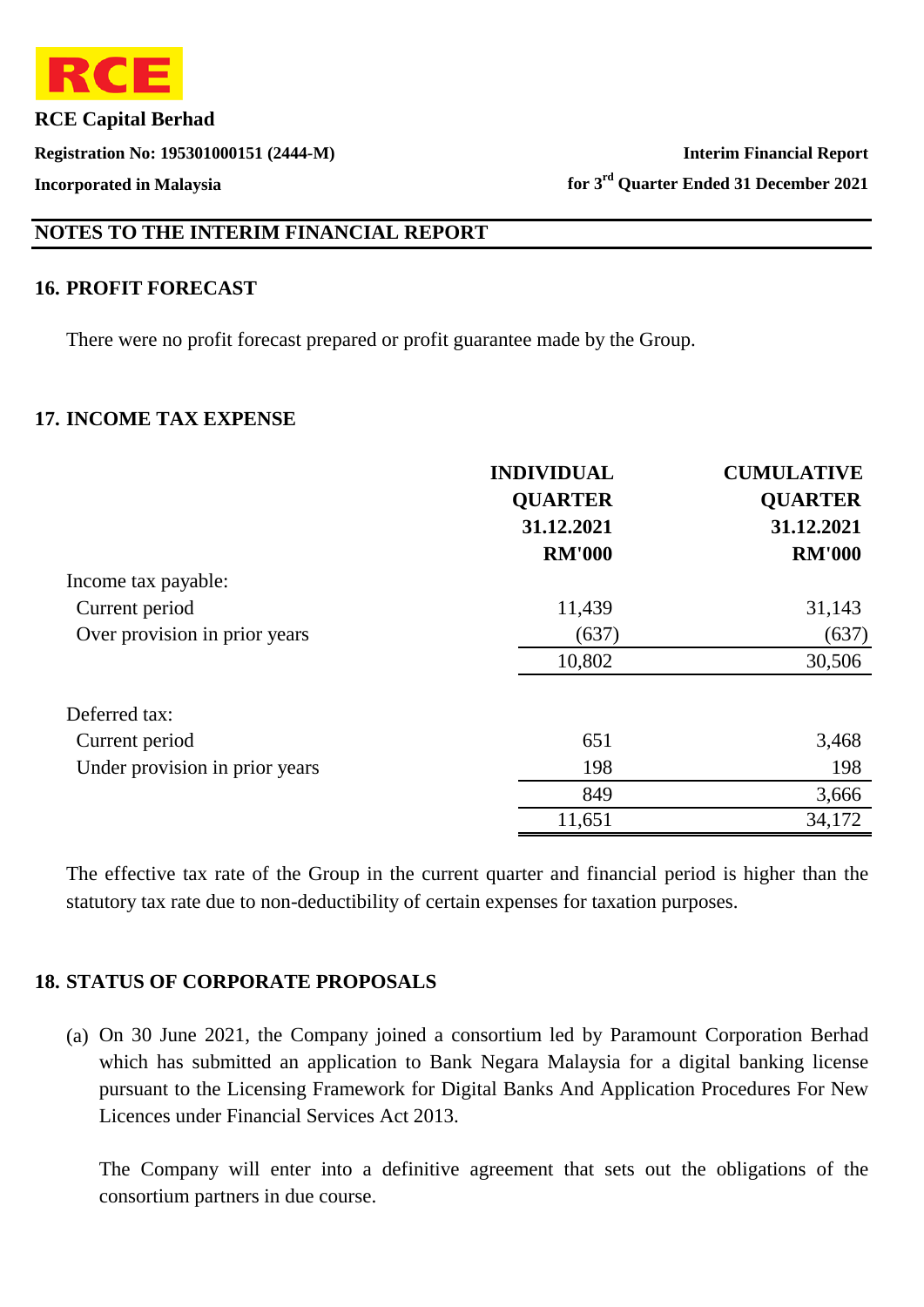

# **NOTES TO THE INTERIM FINANCIAL REPORT**

## **18. STATUS OF CORPORATE PROPOSALS (CONT'D)**

- (b) On 9 November 2021, AmInvestment Bank Berhad has on behalf of the Board announced that the Company undertook the following:
	- (i) a distribution of up to 18,778,370 Treasury Shares on the basis of 1 Treasury Share for every 20 Shares held on 5 January 2022 ("Entitlement Date''); and
	- (ii) proposed bonus issue of up to 360,251,432 new shares ("Bonus Shares") on the basis of 19 Bonus Shares for every 21 Shares held on the Entitlement Date ("Bonus Issue").

The Bonus Issue was approved by the shareholders at the Extraordinary General Meeting held on 22 December 2021.

The above were implemented concurrently with a single Entitlement Date, whereby the Treasury Shares were distributed to shareholders whose names appeared in the Record of Depositors of the Company on the Entitlement Date ("Entitled Shareholders") before the Bonus Issue. Hence, the entitlement to the Bonus Issue was based on the increased number of Shares held by Entitled Shareholders after the distribution of Treasury Shares.

On 17 January 2022, the Company announced the completion of the distribution of 18,291,722 Treasury Shares and listing of and quotation for 351,470,069 Bonus Shares on the Main Market of Bursa.

Other than the above, there were no other corporate proposals announced but not completed as at the date of this report.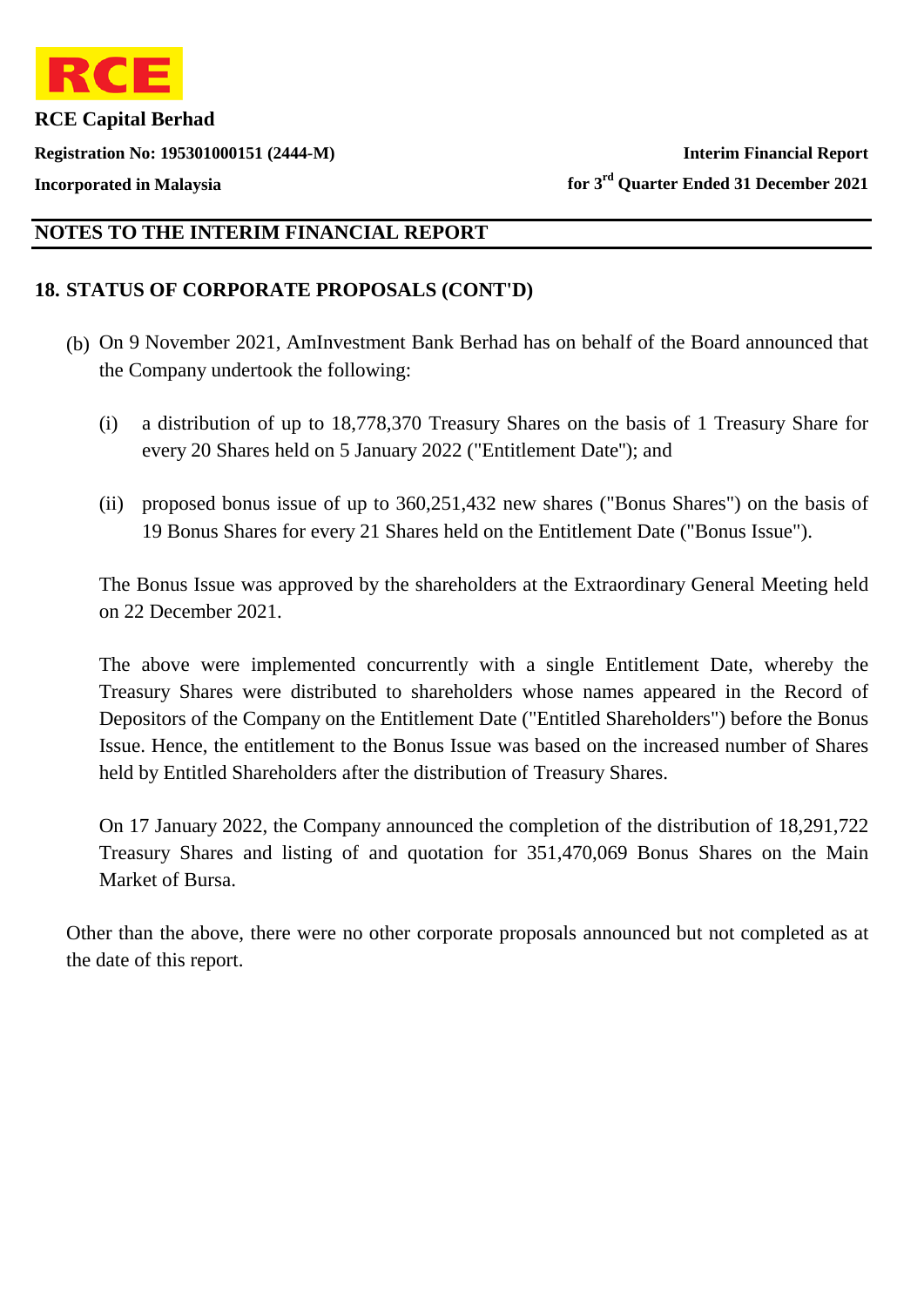

**Registration No: 195301000151 (2444-M) Interim Financial Report Incorporated in Malaysia for 3rd Quarter Ended 31 December 2021**

# **NOTES TO THE INTERIM FINANCIAL REPORT**

#### **19. FINANCING RECEIVABLES**

|                                   |                          | As at 31.12.2021 |               |  |
|-----------------------------------|--------------------------|------------------|---------------|--|
|                                   | $\leftarrow$ Receivables |                  |               |  |
|                                   | <b>Financing</b>         | Loans            |               |  |
|                                   | <b>RM'000</b>            | <b>RM'000</b>    | <b>RM'000</b> |  |
| At amortised cost, gross          | 1,837,907                | 24,225           | 1,862,132     |  |
| Less: Allowances for impairment   | (109, 588)               | (5,594)          | (115, 182)    |  |
|                                   | 1,728,319                | 18,631           | 1,746,950     |  |
| Amount receivable within one year | (193, 131)               | (7,251)          | (200, 382)    |  |
| Non-current portion               | 1,535,188                | 11,380           | 1,546,568     |  |

During the financial period, there was no transaction with related parties in relation to the Group's financing receivables.

Movement in allowances for impairment:

|                                                 | <b>Stage 1</b><br><b>RM'000</b> | <b>Stage 2</b><br><b>RM'000</b> | <b>Stage 3</b><br><b>RM'000</b> | <b>Total</b><br><b>RM'000</b> |
|-------------------------------------------------|---------------------------------|---------------------------------|---------------------------------|-------------------------------|
| Balance as at 1 April 2021                      | 46,402                          | 4,030                           | 73,703                          | 124,135                       |
| Changes in the ECL:                             |                                 |                                 |                                 |                               |
| Transfer to Stage 1                             | 322                             | (766)                           | (3,981)                         | (4, 425)                      |
| Transfer to Stage 2<br>$\overline{\phantom{a}}$ | (222)                           | 1,355                           | (1,646)                         | (513)                         |
| Transfer to Stage 3                             | (802)                           | (849)                           | 24,640                          | 22,989                        |
| Net adjustment of allowances for                |                                 |                                 |                                 |                               |
| impairment                                      | (702)                           | (260)                           | 19,013                          | 18,051                        |
| New financial assets originated or              |                                 |                                 |                                 |                               |
| purchased                                       | 6,442                           |                                 |                                 | 6,442                         |
| Financial assets derecognised                   | (1,701)                         | (101)                           | (3,121)                         | (4,923)                       |
| Changes in risk parameters                      | (9,025)                         | (782)                           | (4,066)                         | (13, 873)                     |
| Written off                                     |                                 |                                 | (14,650)                        | (14,650)                      |
| Balance as at 31 December 2021                  | 41,416                          | 2,887                           | 70,879                          | 115,182                       |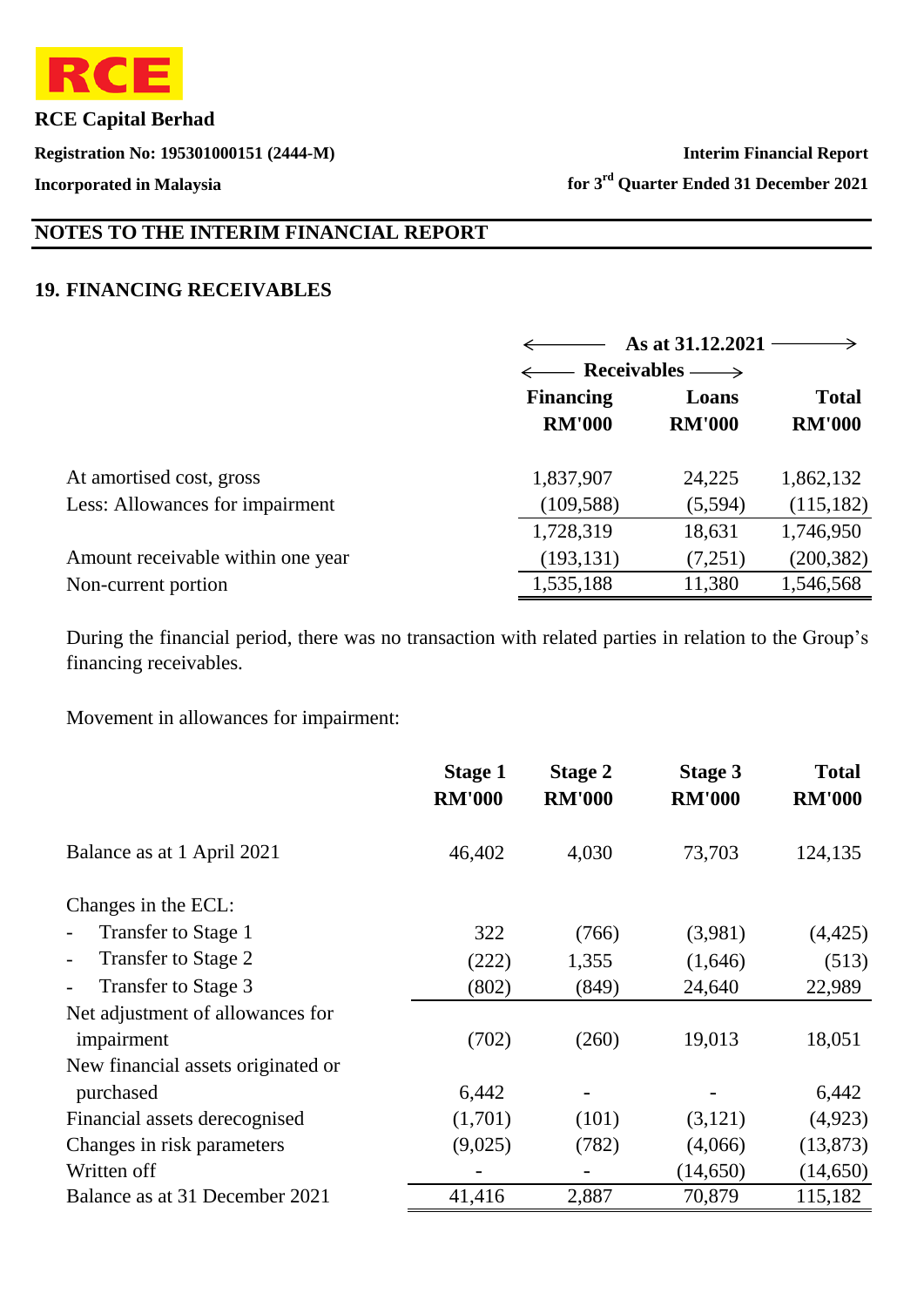

# **NOTES TO THE INTERIM FINANCIAL REPORT**

## **19. FINANCING RECEIVABLES (CONT'D)**

The Group applied the latest economic scenarios to reflect an unbiased probability-weighted range of possible future outcome and factor in forecasted Real Gross Domestic Product, a forward looking element used for the expected credit loss ("ECL") calculation. Accordingly, the ECL during the financial period has been adjusted to reflect the impact of latest economic conditions.

### **20. GROUP FINANCING LIABILITIES AND DEBT SECURITIES**

Total financing liabilities and debt securities (all denominated in Ringgit Malaysia) of the Group are as follow:

|                     |               | As at 31.12.2021 |               |
|---------------------|---------------|------------------|---------------|
|                     | <b>Short</b>  | Long             |               |
|                     | <b>Term</b>   | <b>Term</b>      | <b>Total</b>  |
|                     | <b>RM'000</b> | <b>RM'000</b>    | <b>RM'000</b> |
| At amortised cost   |               |                  |               |
| Secured:            |               |                  |               |
| Shariah             |               |                  |               |
| - Sukuk             | 240,401       | 964,243          | 1,204,644     |
| - Term financing    | 55,704        | 98,916           | 154,620       |
| - Revolving credits | 114,099       |                  | 114,099       |
|                     | 410,204       | 1,063,159        | 1,473,363     |
| Unsecured:          |               |                  |               |
| Shariah             |               |                  |               |
| - Revolving credits | 35,026        |                  | 35,026        |
|                     | 445,230       | 1,063,159        | 1,508,389     |
| Secured:            |               |                  |               |
| Conventional        |               |                  |               |
| - Revolving credits | 228,623       |                  | 228,623       |
| - Term loans        | 5,953         | 8,931            | 14,884        |
|                     | 234,576       | 8,931            | 243,507       |
|                     |               |                  |               |
|                     | 679,806       | 1,072,090        | 1,751,896     |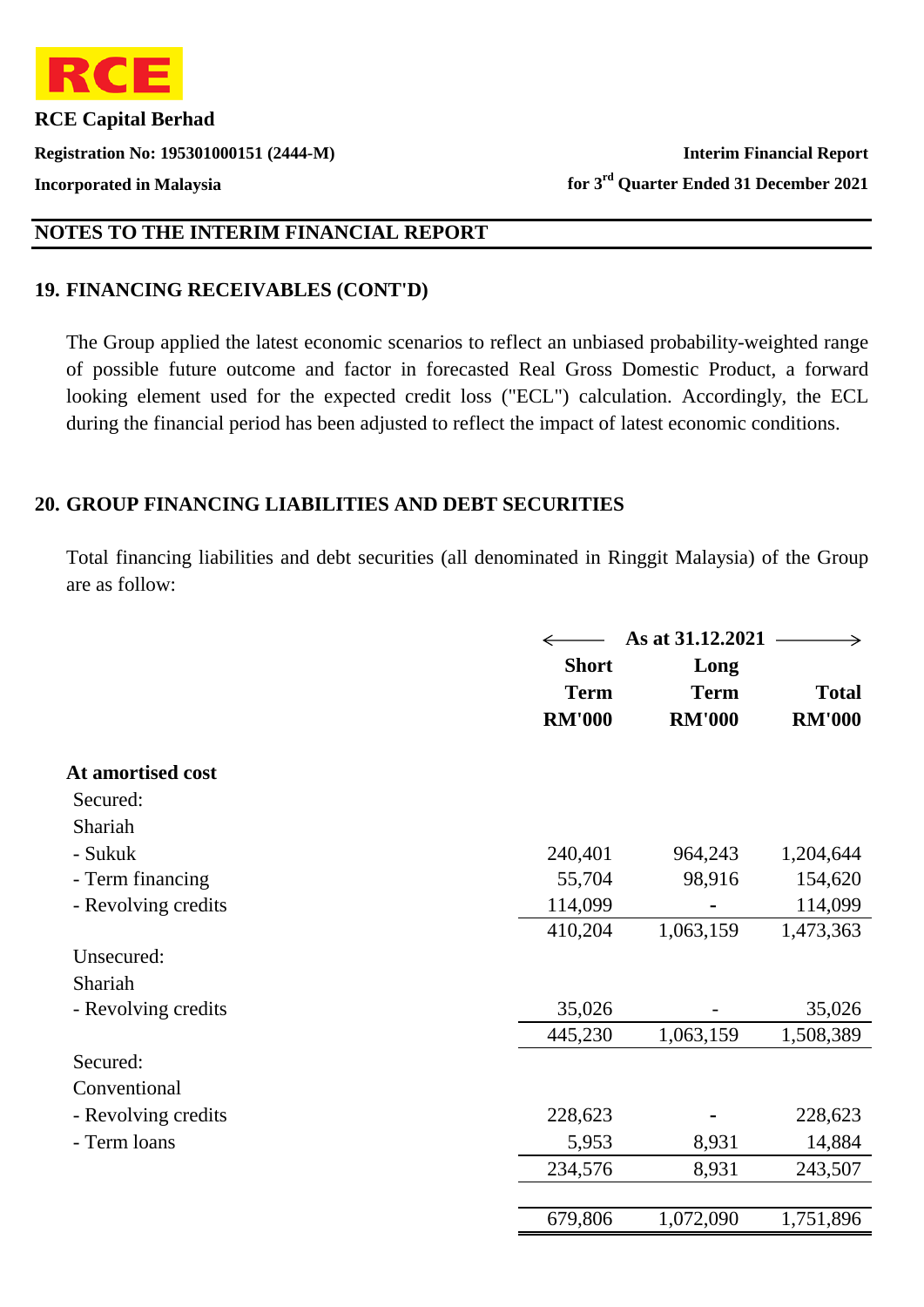

**Registration No: 195301000151 (2444-M) Interim Financial Report**

**Incorporated in Malaysia for 3rd Quarter Ended 31 December 2021**

## **NOTES TO THE INTERIM FINANCIAL REPORT**

#### **20. GROUP FINANCING LIABILITIES AND DEBT SECURITIES (CONT'D)**

|                     | <b>Short</b>                 | As at 31.12.2020<br>Long     |                               |
|---------------------|------------------------------|------------------------------|-------------------------------|
|                     | <b>Term</b><br><b>RM'000</b> | <b>Term</b><br><b>RM'000</b> | <b>Total</b><br><b>RM'000</b> |
| At amortised cost   |                              |                              |                               |
| Secured:            |                              |                              |                               |
| Shariah             |                              |                              |                               |
| - Sukuk             | 151,598                      | 1,083,653                    | 1,235,251                     |
| - Term financing    | 73,018                       | 153,877                      | 226,895                       |
| - Revolving credits | 34,813                       |                              | 34,813                        |
|                     | 259,429                      | 1,237,530                    | 1,496,959                     |
| Conventional        |                              |                              |                               |
| - Revolving credits | 142,171                      |                              | 142,171                       |
| - Term loans        | 18,509                       | 14,877                       | 33,386                        |
|                     | 160,680                      | 14,877                       | 175,557                       |
| Unsecured:          |                              |                              |                               |
| Conventional        |                              |                              |                               |
| - Revolving credits | 4,514                        |                              | 4,514                         |
|                     | 424,623                      | 1,252,407                    | 1,677,030                     |

As at 31 December 2021, the Group's weighted average profit rate by categories of financing liabilities ranges from 3.1% to 5.1% (31.12.2020: 3.0% to 5.4%) per annum.

The Group financing liabilities consist of:

|               | 31.12.2021<br><b>RM'000</b> | 31.12.2020<br><b>RM'000</b> |
|---------------|-----------------------------|-----------------------------|
| Fixed rate    | 1,204,644                   | 1,235,251                   |
| Floating rate | 547,252                     | 441,779                     |
|               | 1,751,896                   | 1,677,030                   |

The Group's financing liabilities rose from RM1.68 billion a year ago to RM1.75 billion, representing an increase of RM74.9 million. This was mainly due to RM105.5 million net drawdown of other financing liabilities and issuance of Sukuk amounting to RM100.0 million, offset with RM135.0 million redemptions of Sukuk upon maturity.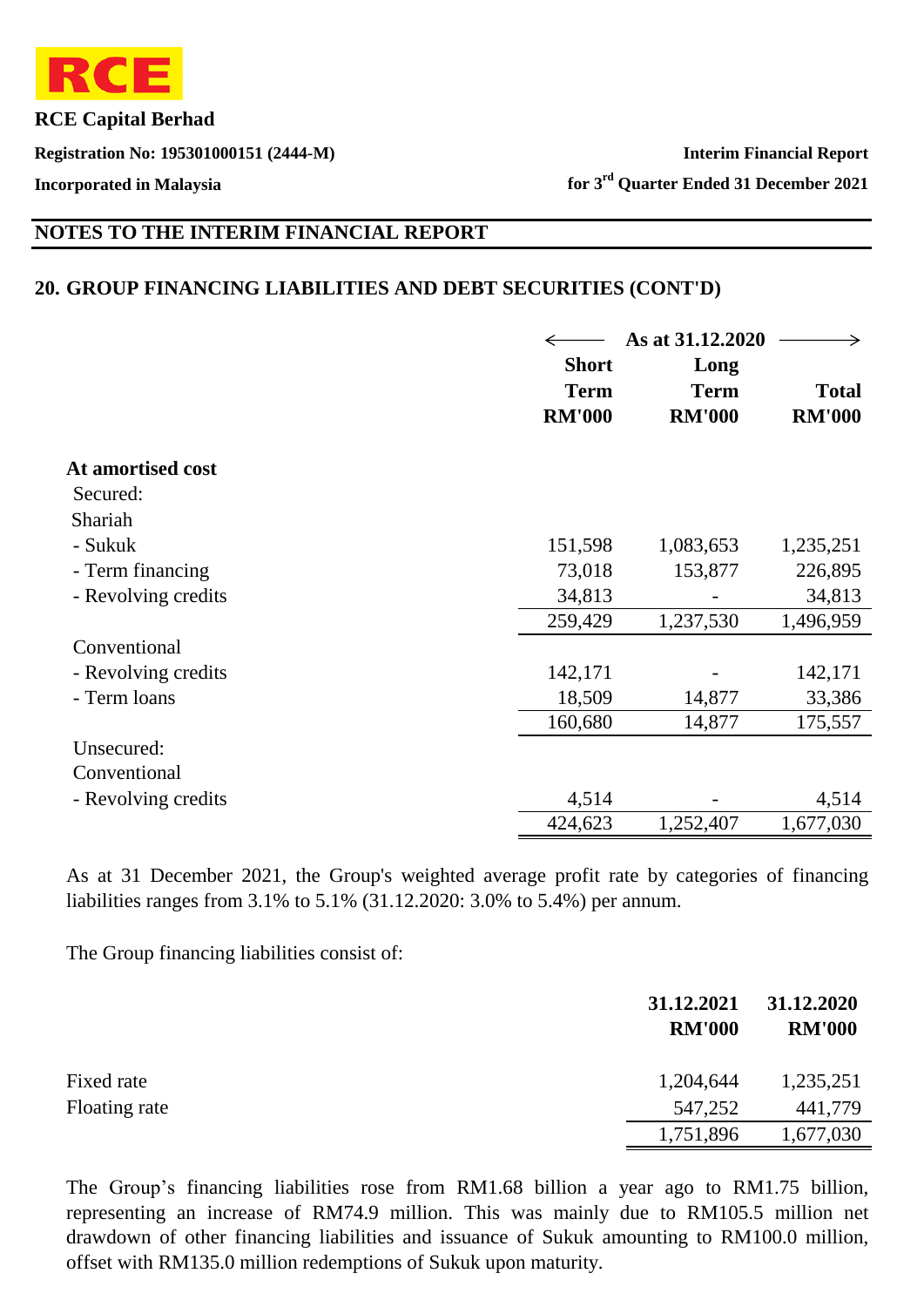

**Registration No: 195301000151 (2444-M) Interim Financial Report Incorporated in Malaysia for 3rd Quarter Ended 31 December 2021**

## **NOTES TO THE INTERIM FINANCIAL REPORT**

## **21. CAPITAL COMMITMENTS**

|                                                 | 31.12.2021    |
|-------------------------------------------------|---------------|
|                                                 | <b>RM'000</b> |
|                                                 |               |
| Capital expenditure approved and contracted for | 1,315         |

## **22. CHANGES IN CONTINGENT LIABILITIES AND ASSETS**

As at 31 December 2021, there was no letter of credit, therefore representing a decrease of RM0.6 million as compared to 31 March 2021.

## **23. DERIVATIVES AND FAIR VALUE CHANGES OF FINANCIAL LIABILITIES**

- (a) There were no derivatives as at 31 December 2021.
- (b) There were no fair value gain/(loss) on fair value changes of financial liabilities as all financial liabilities were measured at amortised cost.

## **24. CHANGES IN MATERIAL LITIGATION**

There were no pending material litigation for the Group as at the date of this report.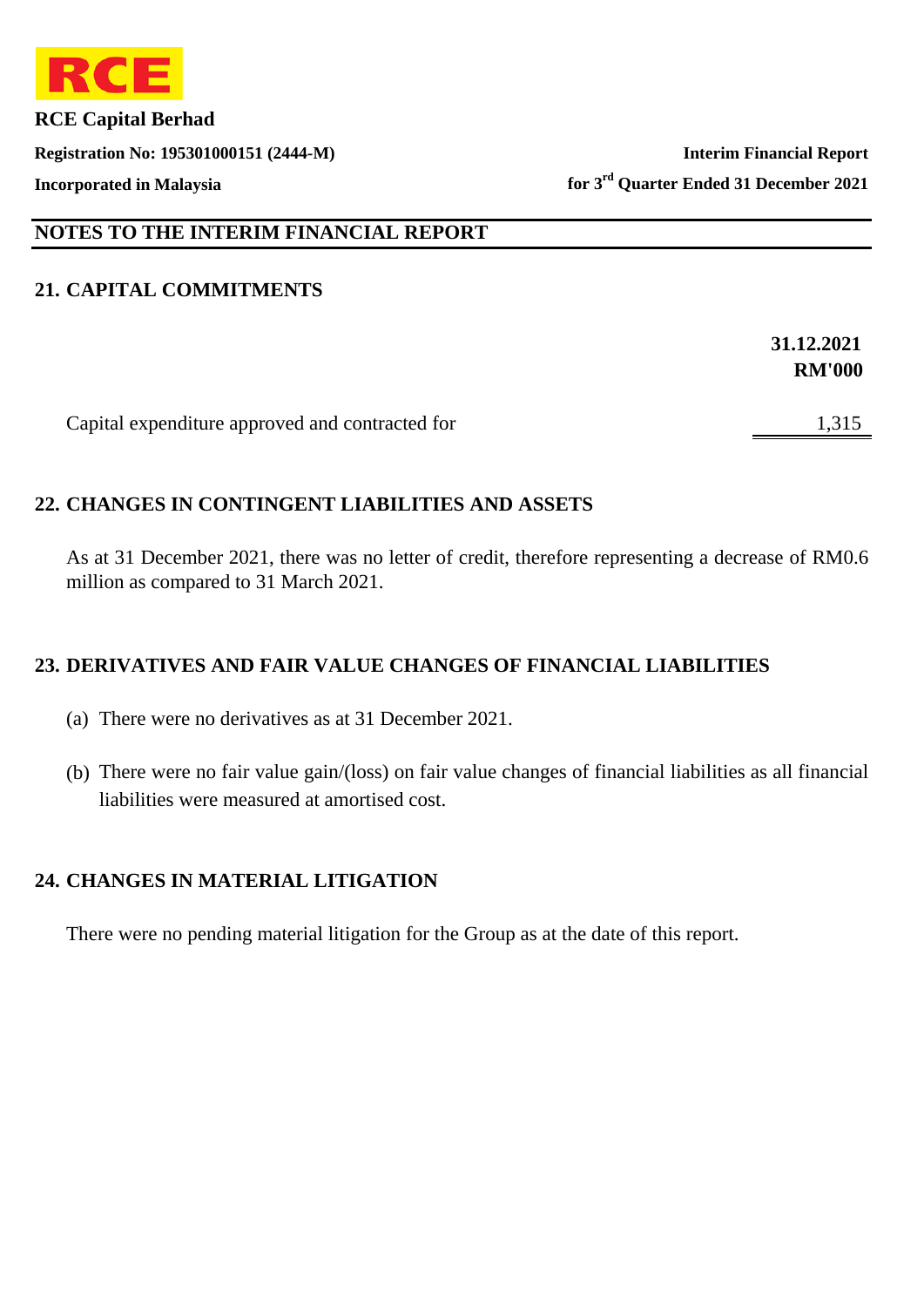

**Registration No: 195301000151 (2444-M) Interim Financial Report Incorporated in Malaysia for 3rd Quarter Ended 31 December 2021**

# **NOTES TO THE INTERIM FINANCIAL REPORT**

## **25. EARNINGS PER SHARE ("EPS")**

|            |                                                                            | <b>INDIVIDUAL</b><br><b>QUARTER</b> |         |                       |            | <b>CUMULATIVE</b><br><b>QUARTER</b> |  |  |
|------------|----------------------------------------------------------------------------|-------------------------------------|---------|-----------------------|------------|-------------------------------------|--|--|
|            |                                                                            |                                     |         | 31.12.2021 31.12.2020 | 31.12.2021 | 31.12.2020                          |  |  |
| <b>(a)</b> | <b>Basic EPS:</b>                                                          |                                     |         |                       |            |                                     |  |  |
|            | Profit for the period<br>attributable to ordinary<br>equity holders of the |                                     |         |                       |            |                                     |  |  |
|            | Parent                                                                     | (RM'000)                            | 34,700  | 34,756                | 101,632    | 90,572                              |  |  |
|            | Weighted average<br>number of ordinary                                     |                                     |         |                       |            |                                     |  |  |
|            | shares in issue                                                            | (unit'000)                          | 365,298 | 357,415               | 363,375    | 354,841                             |  |  |
|            | <b>Basic EPS</b>                                                           | (sen)                               | 9.50    | 9.72                  | 27.97      | 25.52                               |  |  |

Basic EPS for the current quarter and financial period are calculated by dividing the net profit attributable to ordinary equity holders of the Parent by the weighted average number of ordinary shares in issue during the financial period.

The computation of the weighted average number of ordinary shares in issue is net of treasury shares.

#### **[The remaining of this page is intentionally left blank]**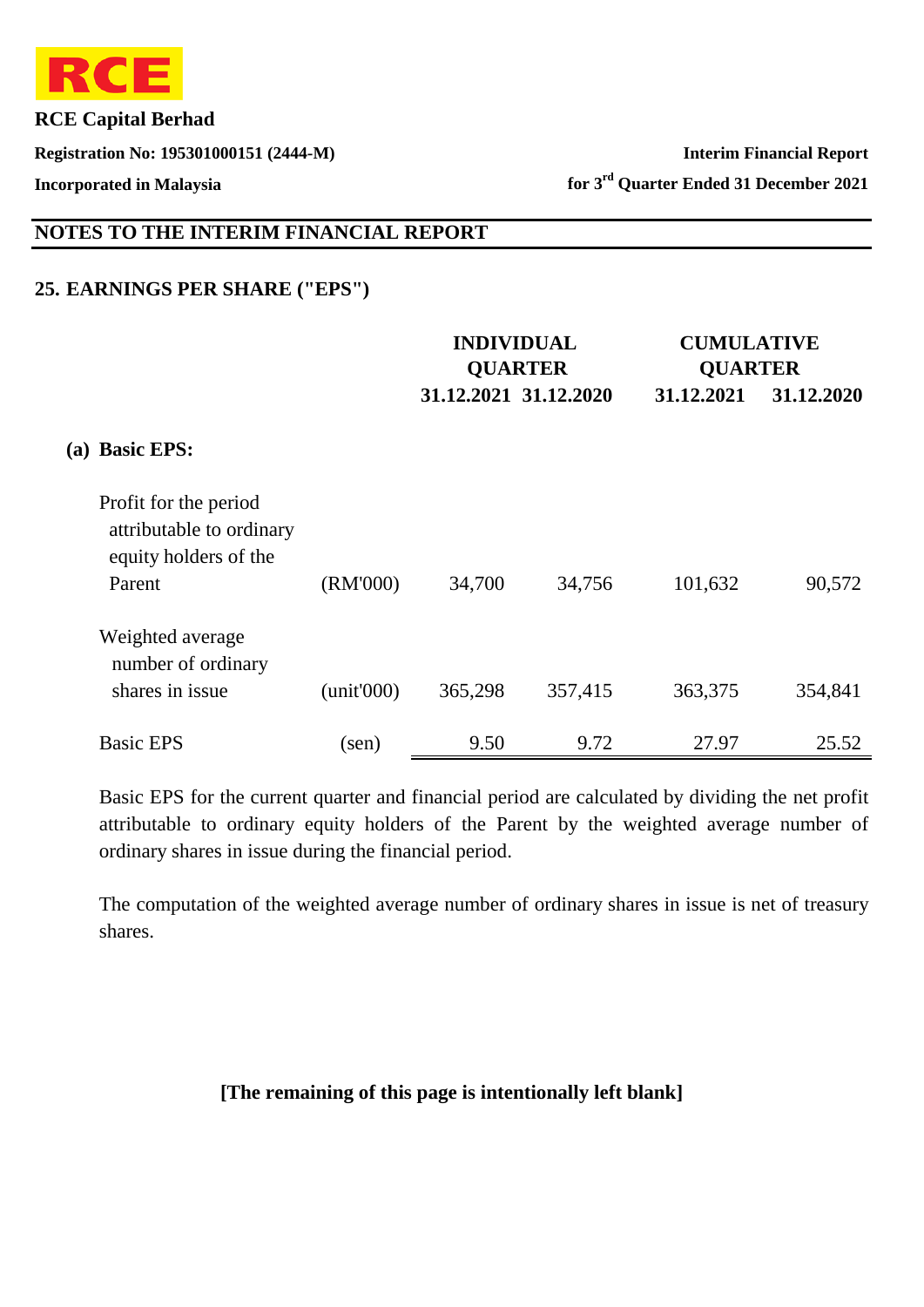

**Registration No: 195301000151 (2444-M) Interim Financial Report Incorporated in Malaysia for 3rd Quarter Ended 31 December 2021**

# **NOTES TO THE INTERIM FINANCIAL REPORT**

## **25. EPS (CONT'D)**

|                                                                            |                | <b>INDIVIDUAL</b> |                | <b>CUMULATIVE</b> |            |
|----------------------------------------------------------------------------|----------------|-------------------|----------------|-------------------|------------|
|                                                                            |                |                   | <b>QUARTER</b> | <b>QUARTER</b>    |            |
|                                                                            |                | 31.12.2021        | 31.12.2020     | 31.12.2021        | 31.12.2020 |
| (b) Diluted EPS:                                                           |                |                   |                |                   |            |
| Profit for the period<br>attributable to ordinary<br>equity holders of the |                |                   |                |                   |            |
| Parent                                                                     | (RM'000)       | 34,700            | 34,756         | 101,632           | 90,572     |
| Weighted average<br>number of ordinary                                     |                |                   |                |                   |            |
| shares in issue                                                            | (unit'000)     | 365,298           | 357,415        | 363,375           | 354,841    |
| Effects of dilution of ESS (unit'000)                                      |                | 1,717             | 274            | 1,338             | 92         |
| Adjusted weighted average<br>number of ordinary shares                     |                |                   |                |                   |            |
| in issue                                                                   | (unit'000)     | 367,015           | 357,689        | 364,713           | 354,933    |
| <b>Diluted EPS</b>                                                         | $(\text{sen})$ | 9.45              | 9.72           | 27.87             | 25.52      |

Diluted EPS are calculated by dividing the net profit attributable to ordinary equity holders of the Parent by the weighted average number of ordinary shares adjusted for dilutive effects of ESS.